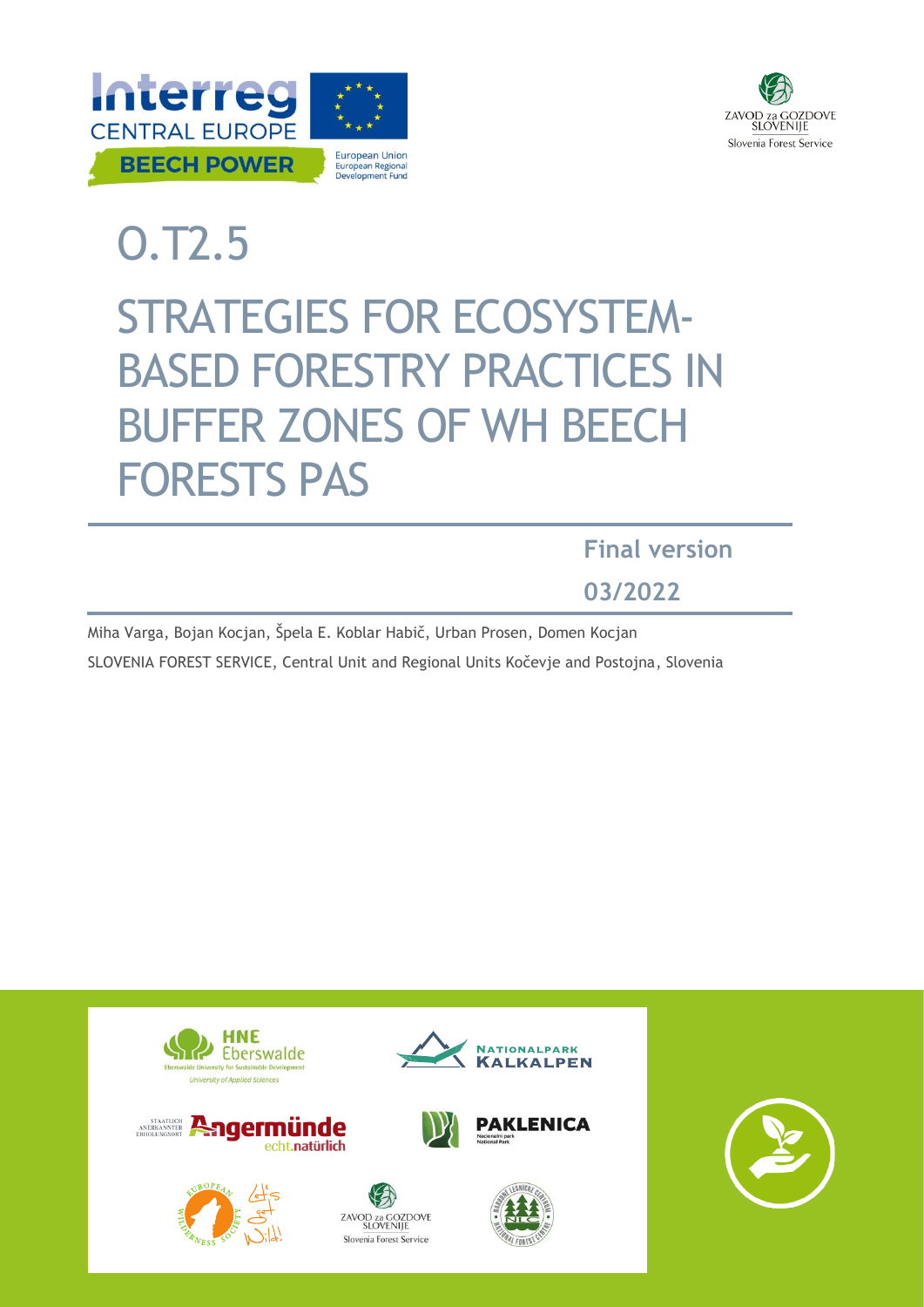



# **TABLE OF CONTENTS**

| 2. CURRENT FOREST MANAGEMENT SITUATION OF WH BUFFER ZONE MANAGEMENT (D.T2.3.1)  3 |
|-----------------------------------------------------------------------------------|
|                                                                                   |
| 3. WORKSHOP ON SUSTAINABLE FOREST MANAGEMENT PRACTICES (D.T2.3.2)  9              |
| 4. GUIDELINE FOR ECOSYSTEM-BASED FOREST MANAGEMENT IN BUFFER SUBZONES OF WORLD    |
|                                                                                   |
|                                                                                   |
| 6. STRATEGIES FOR ECOSYSTEM-BASED FOREST MANAGEMENT IN LANDSCAPE CONSERVATION     |
| 6.2.6. Strategy for ensuring forest role for rural and regional development  18   |
|                                                                                   |
|                                                                                   |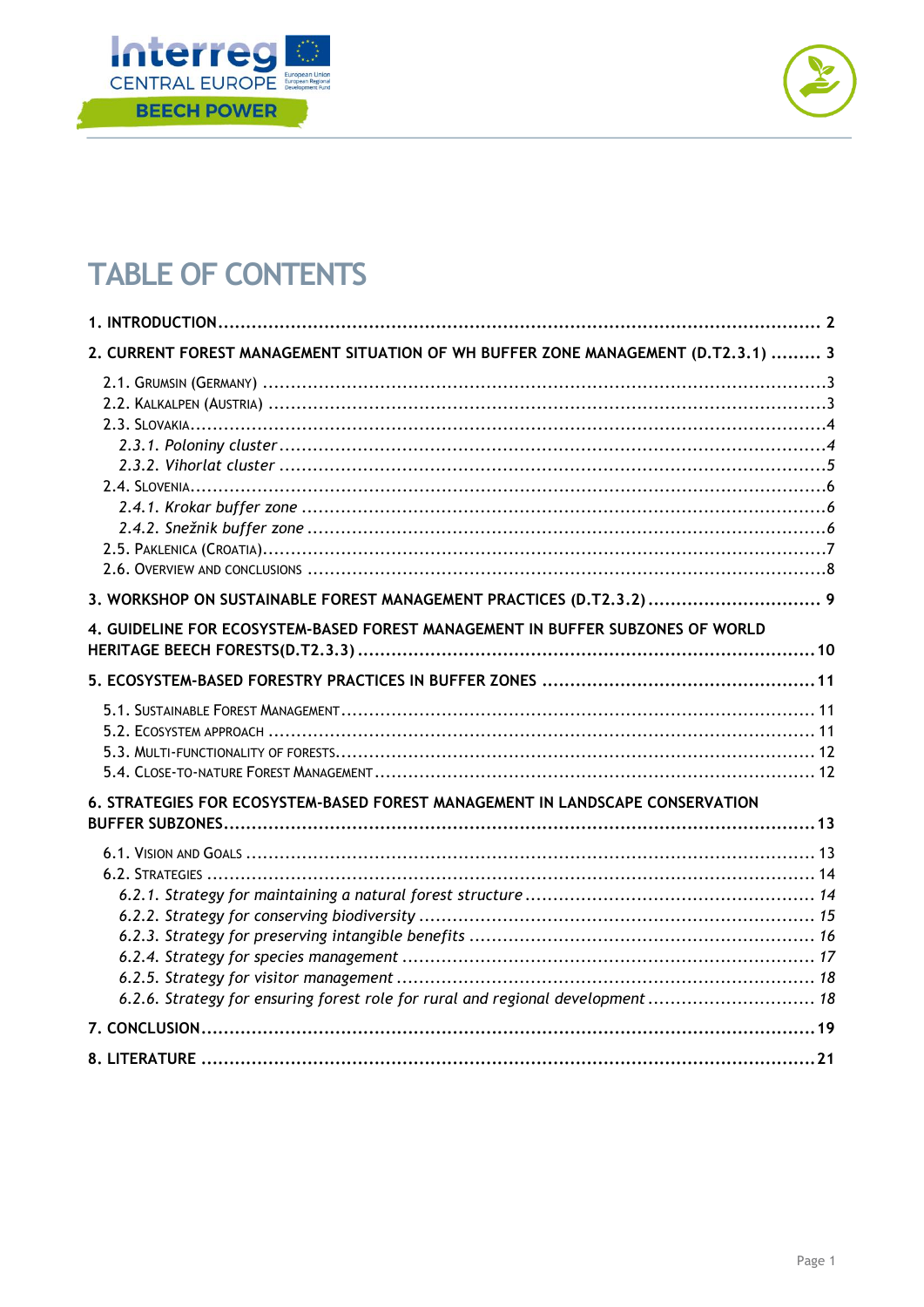



# <span id="page-2-0"></span>**1. Introduction**

This output presents the results of project activities that dealt with sustainable forestry in buffer zones of World Heritage component parts.

Firstly, an overview of existing management practices (D.T2.3.1) in all project areas was prepared. Then a workshop was organized (D.T2.3.2), where project partners and outside experts presented best practice examples of sustainable forest management in World Heritage areas and elsewhere. This workshop served as a basis for further development of common guidelines for sustainable forest management in the landscape conservation buffer subzone, presented in a Guideline for Ecosystem-Based Forest Management in Buffer Subzones of World Heritage Beech Forests (D.T2.3.3). Besides knowledge from the workshop, literature research and consultations with outside experts were also used to develop the Guideline. All these mentioned activities were the basis for this Strategies for sustainable forestry practices in buffer zones of WH beech forests PAs.

The Guideline (D.T2.3.3) will help forest managers and planners to use and implement sustainable, ecosystem-based and close-to-nature forestry practices in their own area with the final goal to increase the resilience and naturalness of their area through reaching different indicators. The Guideline itself will also be used to conduct training for forest managers in ecosystem-based forest management practices (D.T2.3.4). The results of this training will be presented in a separate project output (O.T2.6). The training itself will be conducted on the basis of this Strategy document (O.T2.5) and Guideline (D.T2.3.3).

This output also comprises of developed strategies for ecosystem-based forest management. The defined strategies are seen as necessary for appropriate forest management in the landscape conservation buffer subzone. Each strategy includes various criteria that should be ensured for the strategy to be successful. Sustainability is vital to ensure the preservation of forests and their various ecosystem services, not just wood production. Buffer zones are vital in helping to preserve the Outstanding Universal Value of World Heritage component parts, therefore their appropriate management is vital, and should take into account the developed strategies.

Sustainable forest management, as a dynamic and evolving concept, is intended to maintain and enhance the economic, social and environmental values of all types of forests, for the benefit of present and future generations (FAO, 2021). It means the stewardship and use of forests in a way that maintains their biodiversity, productivity, regeneration capacity, vitality and their potential to fulfil, now and in the future, relevant ecological, economic and social functions, at local, national and global levels, and that does not cause damage to other ecosystems (European Commission, 2021).

| Type of<br>project result | Code     | Title                                                                                                 |
|---------------------------|----------|-------------------------------------------------------------------------------------------------------|
| Deliverable               | D.T2.3.1 | Joint assessment of current forest management situation in buffer zones of target<br>areas.           |
| Deliverable               | D.T2.3.2 | Workshop on sustainable forest management practices to jointly develop common<br>guidelines.          |
| Deliverable               | D.T2.3.3 | Guideline for Ecosystem-Based Forest Management in Buffer Subzones of World<br>Heritage Beech Forests |
| Deliverable               | D.T2.3.4 | Conduction of training for forest managers in close-to nature forestry practices.                     |
| Deliverable               | D.T2.3.5 | Coordination meeting for preparation of workshop D.T2.3.2 with WH coordination<br>project.            |

#### **Table 1: BEECH POWER project deliverables, related to the present output**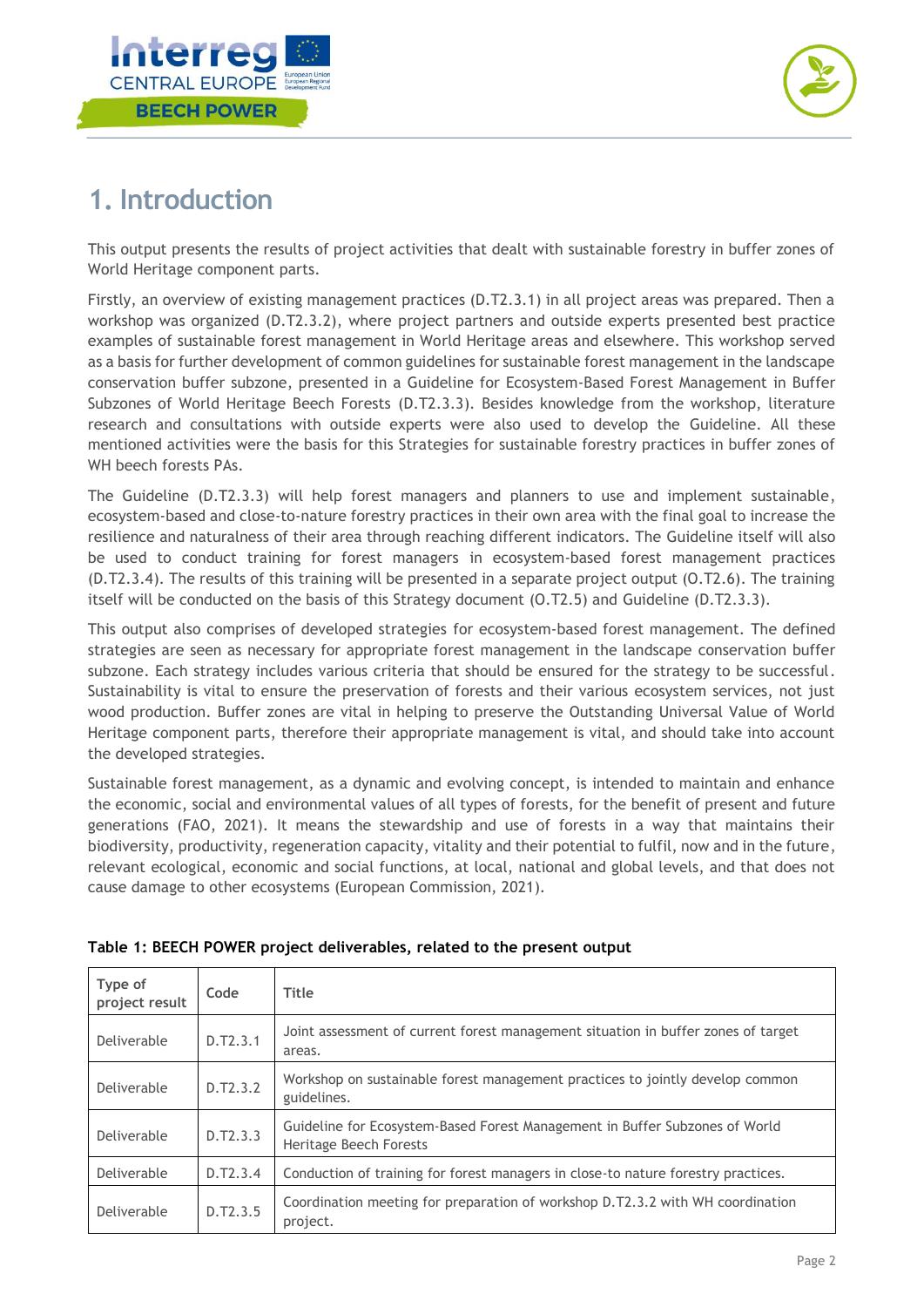



# <span id="page-3-0"></span>**2. Current forest management situation of WH buffer zone management (D.T2.3.1)**

Joint assessment of current forest management situation in buffer zones of target areas (deliverable D.T2.3.1) produced a detailed analysis of forest management in the five project countries (Austria, Croatia, Germany, Slovakia and Slovenia). This framework defined the common categories, considered important for sustainable and close-to-nature forestry, which is the type of forest management that the sustainable forest management strategy supports. The aim was to provide the analysis of the present situation in forest management in buffer zones and surrounding forests (generally within the countries of the project), which will be the basis for comparisons of existing forestry systems in Central Europe and identify existing best practices and potential ways forward.

### <span id="page-3-1"></span>**2.1. Grumsin (Germany)**

The overall management responsibility for the component part Grumsin regarding the World Heritage is the Biosphere Reserve Schorfheide-Chorin. The buffer zone around the component part has a width ranging from 0 to 1000 meters. The buffer zone is mainly covered by close-to natural beech forests, but in some parts the buffer zone includes agricultural land (e.g. in the south an agricultural field and in the north grassland) covering 1-2% of the buffer zone area. In one location, the core zone touches agricultural land directly. 25 % of the buffer zone is strictly protected. In total, 51 % of the buffer zone is out of use. Other areas in private ownership have no data on intensity of forestry activities, but harvesting is allowed there, namely selective logging, shelterwood cuttings, and clear cuts of < 0,3 ha. Artificial restoration needs special permission. The collection of mushrooms, berries and medical herbs is also not allowed. Game management is allowed in the buffer zone. Specific data on deadwood is not known.

Hiking is only allowed on official roads and marked trails, while camping, making fire or bathing is not allowed.

German forest legislation is structured in two main parts, federal and state. The National Forest Act can be considered as a general framework and has the purpose to protect the forest because of (1) its economic use, (2) the significance for the environment, and (3) especially for the sustainable ecosystem balance, the climate, the water balance, pollution abatement, fertility of the soil, the landscape frame, agriculture and infrastructure as well as recreation of the population. The focal point is to ensure a balance between the interests of society and private forest owners. The second part is The Forest Act of Brandenburg relevant for Grumsin. The primary source of nature conservation law in Germany is the Federal Nature Conservation Act. The Federal Nature Conservation Act is supplemented in each of the sixteen German states by federal state level legislation that may vary in detail. It is therefore essential to consult the relevant nature conservation act in each federal state, i.e. Nature Conservation Implementation Law Brandenburg.

In terms of functions of the forests, all forest functions (water management, cultural heritage, protection, nature conservation, and forest use) should be conserved, but are mainly subject to personal assessment and point of view of the forester, if there are not legal limits e.g. through protected areas or water protection area. To the project knowledge there is no public consultation process for the elaboration of the forest management plans.

### <span id="page-3-2"></span>**2.2. Kalkalpen (Austria)**

The Buffer Zone of Kalkalpen National Park mainly represents the whole National Park area. Around 75 % of the buffer zone is covered by forests, mainly sub-mountainous and mountainous beech forest and some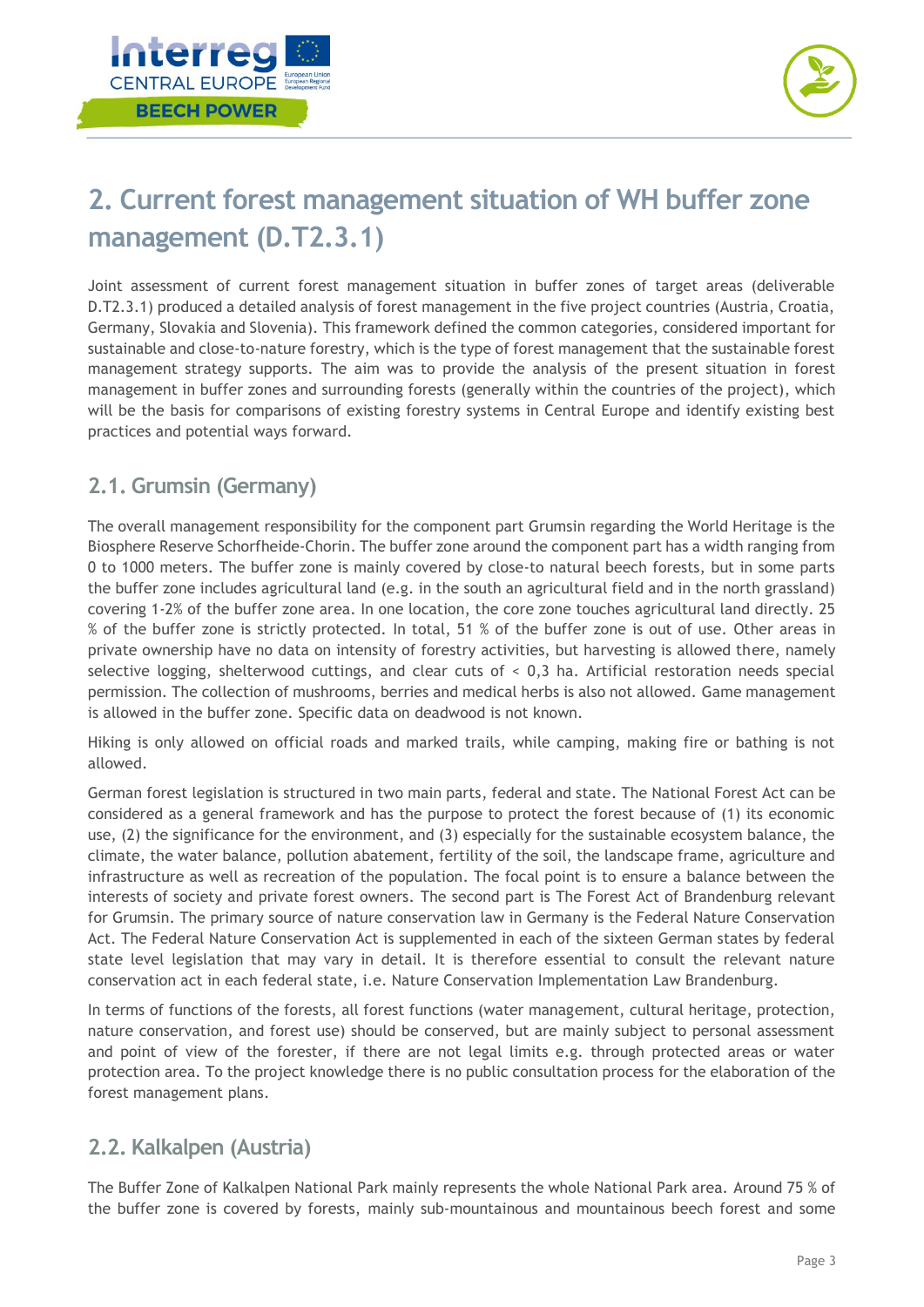



mountainous spruce and mixed spruce-silver fir forests in higher altitudes. Non-forest areas in the buffer zone include rocks, alpine grasslands, and cultural landscape.

The buffer zone (and also the National Park area) does not allow any silvicultural utilization. Phyto-sanitary cuttings are only allowed at the border of the National Park, with strict guidelines. A strict proportion of dead wood has to remain in the forests. Next to roads and trails some trees are cut because of security measures. The WH core and buffer zone also contains hiking, biking and riding trails. Hiking and biking is allowed on some designated forest roads. These roads have to be maintained because they are essential for bark beetle management and cultural land use. Kalkalpen National Park is legally protected by the National Park Act. The Act decides between a nature zone and a conservation zone. Last one consists of cultural landscape and therefore allows measures to protect the high cultural diversity. 88 % of the park is owned by Austria (Austrian Federal Forests), 11 % is privately owned, 1 % is owned by local communities.

Some activities are legally allowed in Kalkalpen National Park's buffer zone. The National Park Act is not that restrictive – many of the allowed activities are not used by the Park Administration. Kalkalpen National Park has some problems with the subdivision of the buffer zone to protective and landscape subzone. The UNESCO core zone should be surrounded by the protective buffer zone, which is not possible, as in some cases cultural landscape (landscape subzone) is neighbouring the WH area.

The legal framework for forest utilization in Austria is the Forest Act 1975, which firstly introduced new aspects like the conservation of the forests functions. Clearcutting of more than 2 ha is illegal in Austria, whereas felling areas larger than 0,5 ha requires approval by forestry authorities. Clearcuttings are not allowed in stands younger than 60 years. As a big exception in Austria, Kalkalpen National Park has an exemption from the Forest Law on 79 % of its area. This means that bark beetle combating only has to take place on the borders of the National Park to prevent the surrounding forest owners from negative impacts. 82 % of forests are privately owned. Forest management planning is only done by big forest owners like the Austrian Federal Forests. Every ten years they make an inventory and develop a forest utilization plan, which has to be approved by the responsible forest authority. Kalkalpen NP has no forestry use, so there is not forest planning, except bark beetle management. Austria has nine different Nature Conservation Acts, Kalkalpen falls under the Act of Upper Austria. The National Park Act replaces the Nature Conservation Act in the protected area. As Hunting and Fishing is not allowed in Kalkalpen National Park, the National Park Act also substitutes the Hunting Act as well as the Fisheries Act.

The protection for the WH-site Kalkalpen is given by the National Park Law, the Natura 2000 Directives, and the management plan directive, which have been in place before the UNESCO nomination. A national steering group is established for Austrian parts of this UNESCO Site.

#### <span id="page-4-0"></span>**2.3. Slovakia**

The boundary modification of the Slovak component parts has been carried out in order to consistently capture all the highly valuable areas that are necessary for the expression of the OUV. In general, the boundaries were modified in order to adjust them to existing strict nature reserves (in most of the cases, this included their enlargement compared to their delineation from 2007, as in case of Stužica, Udava, partly in Vihorlat), and also in order to add new parts of natural forests that have not been systematically included in the nomination dossier from 2007.

#### <span id="page-4-1"></span>**2.3.1. Poloniny cluster**

The whole area of the component cluster is covered by forest, apart from small plots with inconsiderable area. Pure beech forests dominate in the whole region. Silver fir occurs at more humid sites.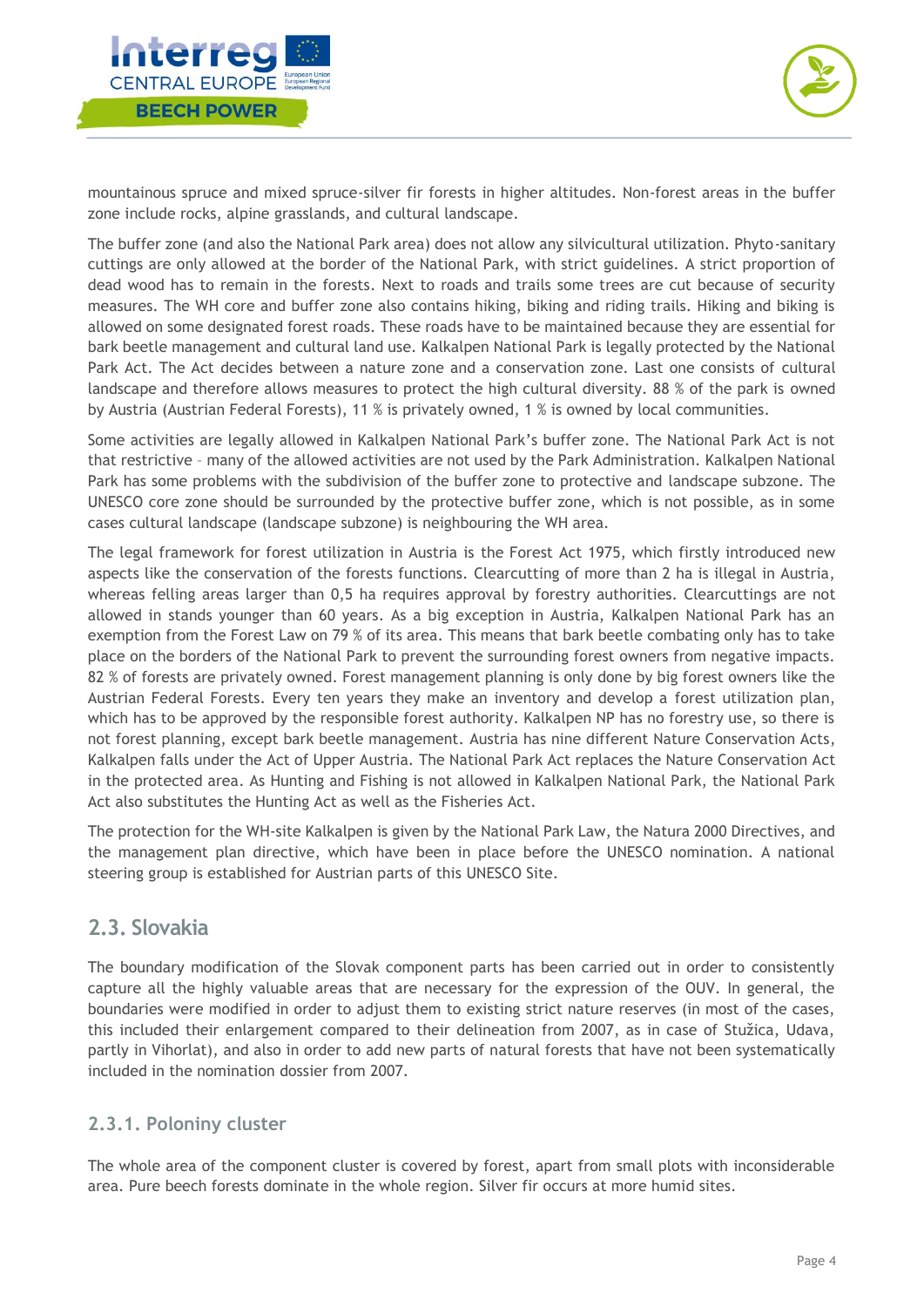



Buffer zone around Component part Rožok is mostly even aged forests with different age younger than the forest in the core zone. Clear cutting and shelterwood systems in stripes contributed to the quite uniform forest stands.

Buffer zone around Component part Stužica also includes forest stands that include non-natural coniferous species and also some stands with their prevalence. The buffer zone here also consists mostly of even aged forests of different ages (same as Component part Rožok). The same can be said of the buffer zone around Component part Udava and Component part Havešova.

There are forest roads and skidding trails present in the buffer zones along with some small meadows, but the meadows are also present in the core zone.

#### <span id="page-5-0"></span>**2.3.2. Vihorlat cluster**

The beech forests here are characterised by the absence of both spruce and fir, while maple and ash can appear due to the substrate type.

Component part Vihorlat has a buffer zone of mostly younger even aged forests.

The amendment of the Act on Nature and Landscape Conservation brings several changes to the system of nature protection in Slovakia and strengthens competencies of the State Nature Conservancy. From 1st January 2020, larger clear-cuts or shelter-wood cuts are forbidden in national parks, the only allowed type of management is close-to-nature forest management. Any so-called salvage logging (in case of calamities) larger than 0.3 ha must be firstly approved by the State Nature Conservancy. The forest management plans in protected areas must be prepared in cooperation with the State Nature Conservancy. In the landscape conservation buffer sub-zone, only close-to-nature forest management can be applied, because the buffer zone is located in a national park/protected landscape area. Management shall include natural regeneration of all tree species of potential natural forest type, regular distribution of dead wood, uneven-aged forest stands and continuous change to selective logging.

The management of forests in Slovakia is under purview of different Ministries. Ministry of Agriculture and Rural Development is the supreme national authority on forests. In military forests (Vihorlat cluster) and forests important for national defence, the Ministry of Defence executes the state supervision through its Forestry and Hunting Office. The State Administration on Forests (under the Ministry of Interior) deals with approval of forest management plans, conducts supervision of forests and hunting activities. Natural WH is under responsibility of the Ministry of Environment, alongside with Ministry for Foreign Affairs. In the field, two bodies of the State Nature Conservancy (under Ministry of Environment) manage the WH clusters: National Park Poloniny and Protected landscape area Východné Karpaty (in part) in the Poloniny cluster, and Protected landscape area Vihorlat in the Vihorlat cluster.

National Forest Centre specialises in the framework for management planning. Private companies prepare FMPs according to NFC standards and guidelines. Every forest owner must contract a licensed forest manager to work according to the management plan and legislation.

Public consultation and participation is enabled through the entire process of management planning. Game management is organised separately from forest management.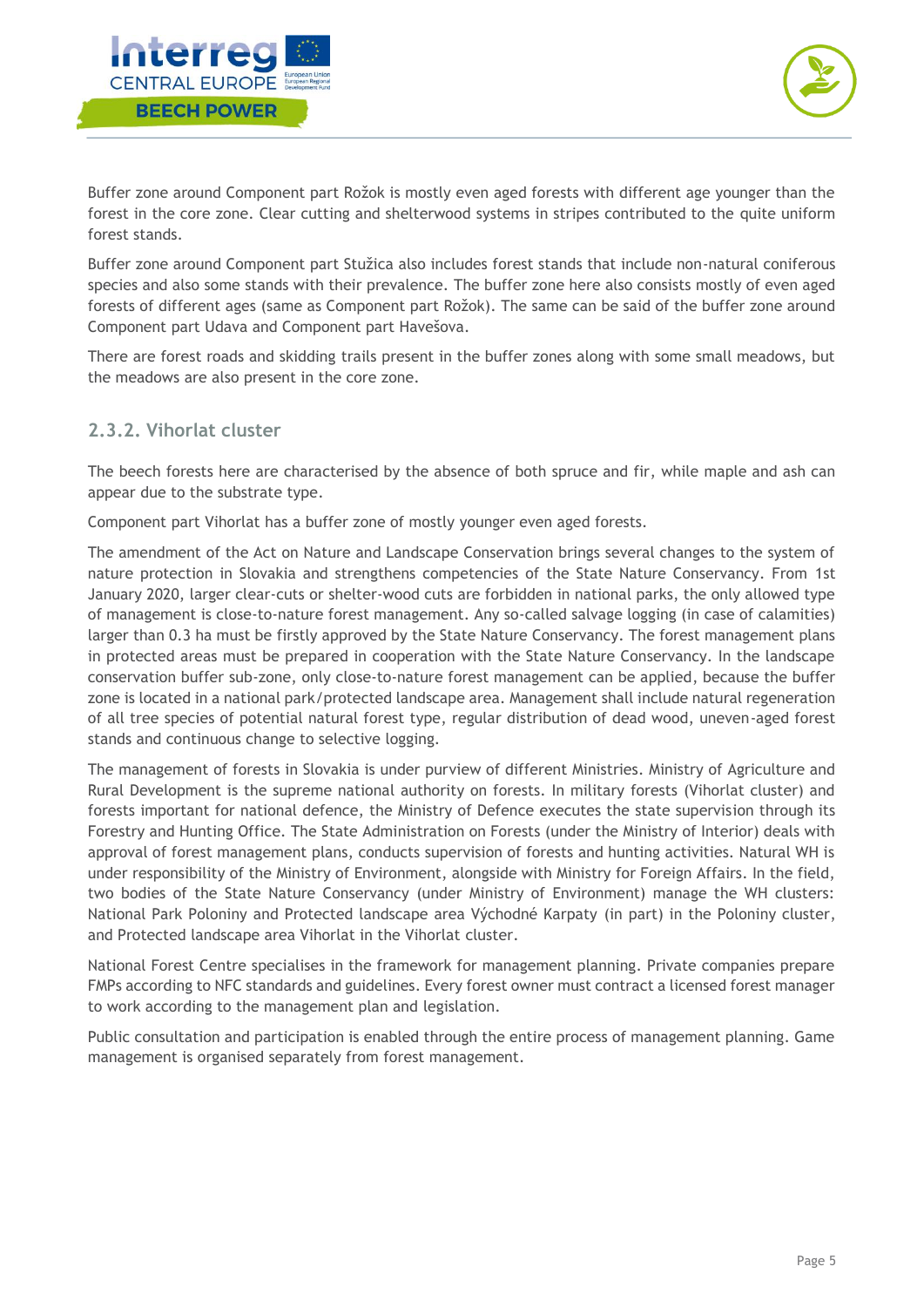



### <span id="page-6-0"></span>**2.4. Slovenia**

#### <span id="page-6-1"></span>**2.4.1. Krokar buffer zone**

The buffer zone of Krokar is the Forest Reserve Borovec, which includes mainly fir-beech and beech forests, which are typical for this area. The composition of forest stands is relatively diverse, with all developmental phases. Old-growth characteristics are typical in the buffer zone. Changed or altered tree species forests are not present in the reserve. The whole reserve is covered by forests.

The only allowed activities in the buffer zone are: maintenance of two existing educational trails, infrastructure supplementing the trails (only with special permission), hiking on trails. There is no hunting, logging, or any other extracting activity allowed.

Only the protective buffer zone is designated for Krokar.

The buffer zone and the core zone are entirely state-owned. The buffer zone is small, but surrounded by vast Natura 2000 forest complexes.

#### <span id="page-6-2"></span>**2.4.2. Snežnik buffer zone**

Montane and subalpine beech forests prevail here. Mature, even-sized stands prevail, while they are unevenaged, with significant proportion of beech pole stands. Part of the buffer zone is covered with even-sized and even-aged beech pole stands. Forests in the buffer zone are entirely conserved natural forests, which were always regenerated in a natural way.

The allowed activities in the buffer zone are: maintenance of existing educational trails, infrastructure supplementing the trails (only with special permission), hiking on trails. Hunting is also allowed in the buffer zone. Phyto-sanitary cuts, hunting and collection of forest food are allowed where the buffer zone extends into protective forests.

Only the protective buffer zone is designated for Snežnik.

The buffer zone and the core zone are entirely state-owned. The buffer zone is small, but surrounded by vast forest complex managed in close-to-nature FM system for many decades.

The main piece of legislation regulating forestry practices in Slovenia is the Forest Act, which stipulates the preparation of National Forest Programme, which is prepared by the Ministry of Agriculture, Forestry and Food. The Forest Law also establishes public forestry service, which is comprised of Slovenia Forest Service and Slovenian Forestry Institute.

Slovenia Forest Service works on all forests, regardless of ownership. Its main activities are preparing forest management plans, silviculture, forest techniques, rural development, forest wildlife and hunting, public relations and promotion of forests. It does not carry out any harvesting or economic activities. There is **public consultation process** for the elaboration of the forest management plans.

Forest management planning that is provided on state level by Slovenia Forest Service, with forest owners having to comply with relevant forest management plans. Forest management plans in Slovenia are also considered as Natura 2000 management plans for forest species and habitat types. Slovenia's Nature Conservation Act and Natura 2000 Decree are tightly integrated into forestry planning. Forest management acquires guidelines from nature conservation, cultural conservation, and water management authorities, which are integrated into forest management plans and game management plans. The guidelines are used for determinations of the management goals and direct the planning of measures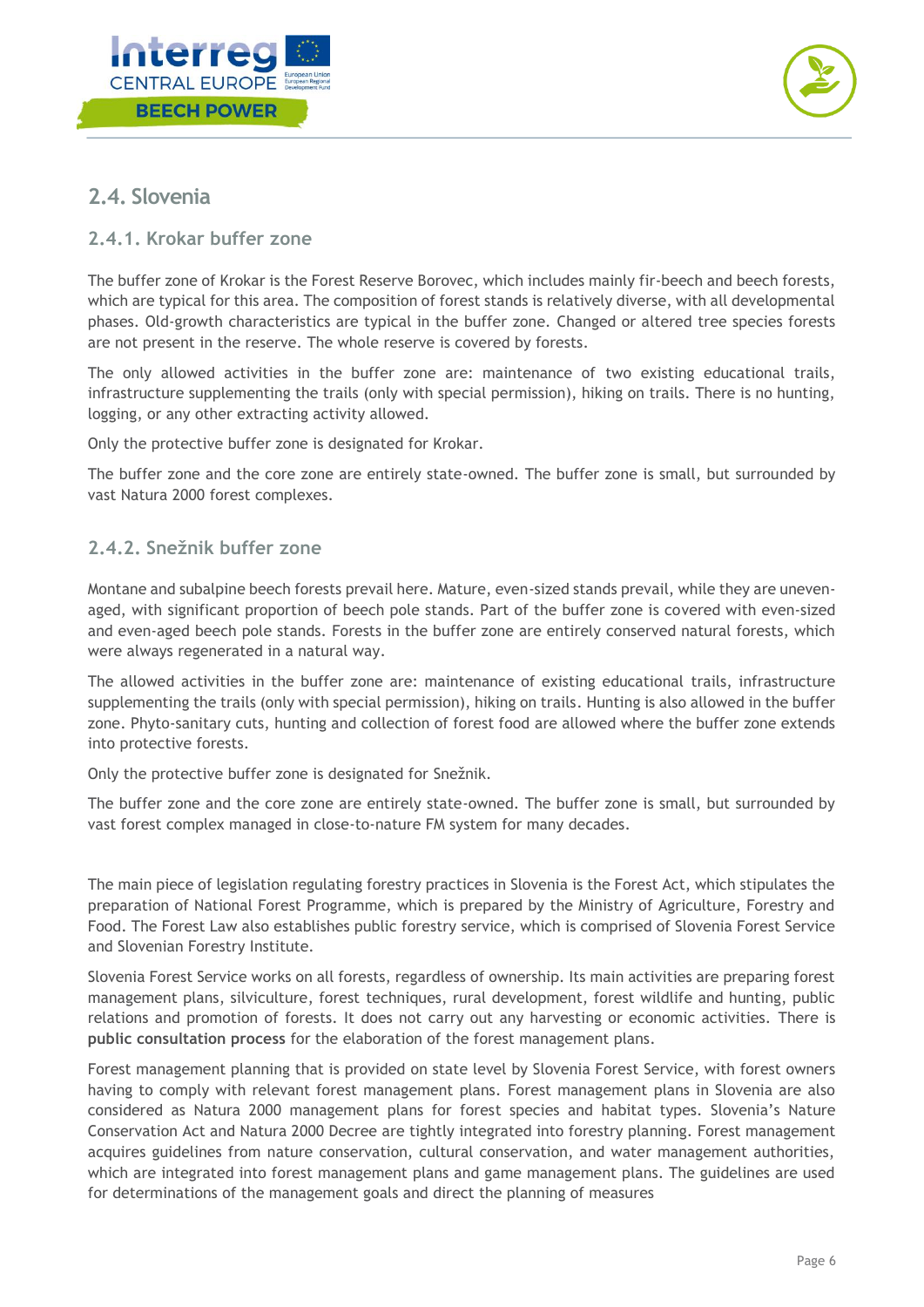



Different decrees and rulebooks complement the Forest Act and detail specific actions (Rules on forest and hunting management, Rules on forest protection, Decree on protective forests and forests with special purpose).

Natural World Heritage is under the responsibility of Ministry of Environment and Spatial Planning. Specific management of UNESCO sites is not yet established and is currently under authority of Slovenia Forest Service as part of regular forest management planning. UNESCO forest sites in Slovenia are protected as forest reserves, where no forest management is allowed. A National Steering Group has not been formally established. A National WH Committee exists with members from all WH management bodies and ministry representatives.

### <span id="page-7-0"></span>**2.5. Paklenica (Croatia)**

WH component parts, as well as the buffer zones are located completely within the Paklenica National Park.

It is estimated that about 55 % of the Park area is covered with forests and meadow habitats, and 45 % is covered by rocks and cliffs. Paklenica buffer zone area is covered with forests, namely oak forests, and thermophilous and submontane beech forests.

Forests and forest land within the National Park are managed through Action Plan for forest ecosystems developed within the Management Plan. The Program of protection, tending and restoration of forests determines interventions on forests and forest lands within protected areas or natural values protected. This program is currently in development for Paklenica. Phyto-sanitary cuttings and collecting of non-timber forest products are not allowed in the National Park. Game hunting and the establishment of hunting grounds in National Park is forbidden. There are 150 km of trails in the Park, of which close to 46 km in the area of component parts and the buffer zones.

The Public Institution Paklenica National Park is currently in the process of developing the new management plan in which a special effort will be put to align the National Park management zonation with the UNESCO WH zonation.

Ministry in charge of the UNESCO WH Sites in Croatia is Ministry of Culture and Media. Nevertheless, the Ministry of Economy and Sustainable Development coordinates the work of Public Institution Paklenica National Park including all the obligations regarding the UNESCO WH. Both UNESCO WH components are a part of protected area in category national park and also a part of the UNESCO Velebit Mountain Biosphere Reserve, which is managed by Coordinating Council consisting of representatives of Public Institutions (PI) Velebit NP, Paklenica NP, Northern Velebit NP and Local Action Groups.

The main legislation regarding forest in Croatia is the Forest Act and National Forestry Policy and Strategy. Different ordinances supplement these two documents (Ordinance on Forest Management, Ordinance on The Type of Forestry Works, Minimum Conditions for their Performance and Works that Forest Owners Can Perform Independently). Hunting Act regulates game management. Nature Protection Act is the fundamental legislation governing the conservation of biological and landscape diversity. In cases when Natura 2000 sites overlap with forests, forest management plans must integrate Natura conservation guidelines into the Forest management program with ecological network management plan (relevant legislation is the Regulation of the Ecological Network).

Croatian Chamber of Forestry Engineers and Wood Technology is an independent professional organization that performs the public powers entrusted to it. Forestry and wood technology engineers who perform professional tasks in the field of forestry, hunting and wood technology must be associated with the Chamber.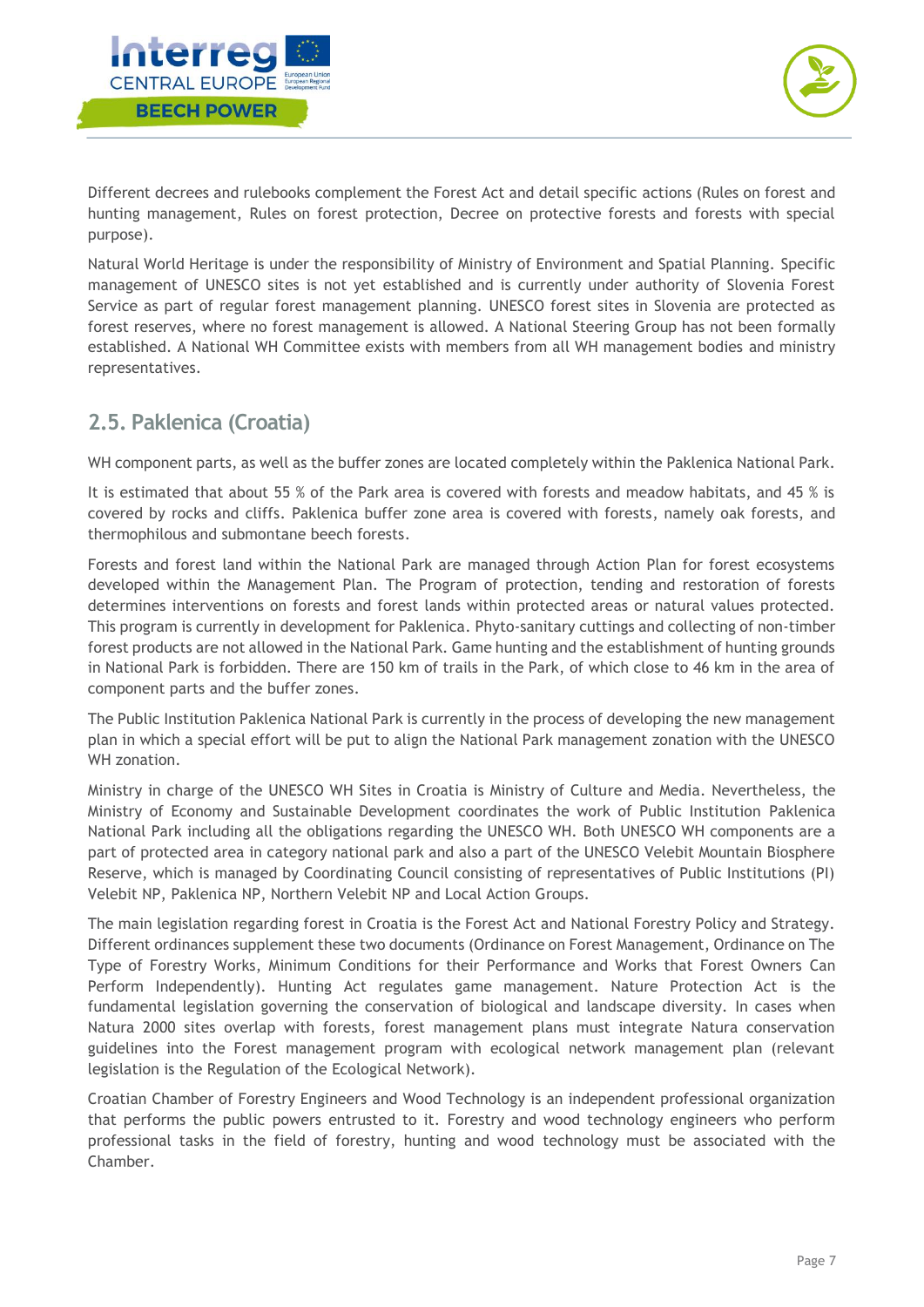



### <span id="page-8-0"></span>**2.6. Overview and conclusions**

While this analysis produced an overview of the forestry situations in the buffer zones of only the project pilot areas, which are a small subset of all the component parts and clusters of this World Heritage property it is clear that the differences among the countries are quite stark. Several main differences emerge:

1. Land ownership (and use of forests in the buffer zones)

2. Size of the buffer zone (and subsequent subdivision into protective and landscape conservation buffer subzones)

- 3. Naturalness of the forests
- 4. Forestry systems in use in the wider areas (outside of buffer zones)

Land ownership opens up the first major point of difference. While buffer zones in Slovenia, Austria and Croatia are almost entirely state-owned and/or under firm management authority of the protected area management, the German component part's buffer zone is largely privately owned. Slovakia resolved a similarly difficult situation with the boundary modification proposal, with which private properties were excluded. Private ownership is not an issue by itself, however it is common for forest owners to want to have economic benefit from their forests. In the absence of appropriate compensation schemes and lacking monitoring of harvesting activities, such situations can lead to commercial use of protective buffer zones and thus affect also the WH property, which is what the buffer zones should be protecting. According to the Guideline for Ecosystem-Based Forest Management in Buffer Subzones of World Heritage Beech Forests, protective buffer zones should be free of commercial forestry use, with only minimal measures, if at all, allowed. Among the areas studied in this assessment, only Slovak components have additional landscape conservation zone, all other component parts only feature protective buffer zones.

The sizes of the buffer zones also differ quite significantly among countries studied. Buffer zones at studied sites in Slovenia and Germany currently do not fully meet the minimum size requirements discussed within the framework of Joint Management Committee. While both component parts in Slovenia are surrounded by vast unbroken forests, that are managed for many decades in close-to-nature way, the studied German component is more exposed, as agricultural and other non-forest land areas are close-by on three sides, making the component part into a forested peninsula in the landscape. Even so, there are some procedures in place to increase the buffer zones in Slovenia, to comply with international guidance. The buffer zones in Slovakia and Croatia were recently modified along with other boundary modifications and follow the guidance provided. Slovakia and Austria also feature by far the largest buffer zones among the studied areas. While Slovakia had with the boundary modifications already defined both protective and landscape conservation buffer subzones, such a need is also expressed in Austria, however the processes have not started yet in earnest.

While the situation regarding the naturalness of the forests vary among countries, especially if we compare the general forest areas outside of buffer zones, most countries exhibit close-to-natural and undisturbed forests within the buffer zones of their component parts. There are some altered forests in the German buffer zone (monoculture plantations), as well as a significant proportion of forests in the buffer zones (and also some in the core zones) of Slovak components were recognized as modified to different degrees. Sustainable and ideally close-to-nature forestry should be implemented in landscape conservation buffer subzone.

One of the great current challenges of the stakeholders involved in this UNESCO World Heritage property is to reach a common understanding among foresters from the involved countries. The present analysis from five (Austria, Croatia, Germany, Slovakia, Slovenia) of the 12 currently involved countries, demonstrates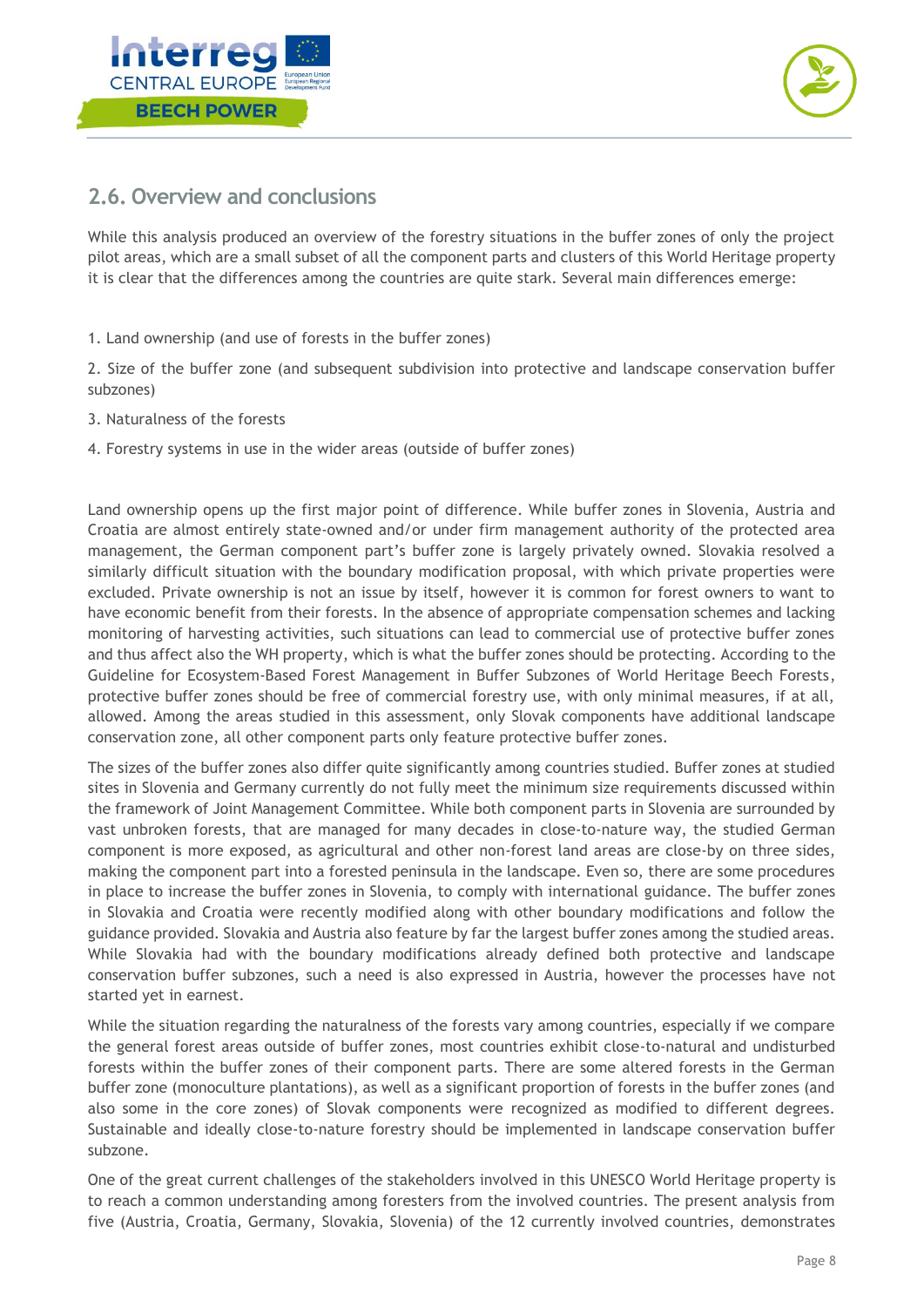



significant differences in how forestry is practiced across Central Europe (D.T2.3.1). While all involved countries strive towards sustainable forestry, the use of different forestry systems varies considerably (clearcuts, shelterwood cutting, close-to-nature, etc.). Slovenian and Croatian systems appear closely related and oriented very specifically towards selective cuts and groups selection, while clearcutting is in some cases still practiced in other three countries.

The definition for close-to-nature forestry has to be agreed upon. For example, close-to-nature forestry is a term used in Slovenia, Croatia, and Slovakia, yet each country defines and implements it differently. In this case, Slovenia and Croatia have a relatively similar definition, while Slovakia differs.

We support the use of Slovenian definition of close-to-nature forestry. Contemporary close-to-nature (CTN) forestry in Slovenia combines different silvicultural tools that can be broadly classified into three silvicultural systems: selection, irregular shelterwood and free-style silviculture (Čater in Diaci, 2020b; after Mlinšek, 1996). In strict compliance with the principle of tending, the free combination of different types of felling is permitted, so the silvicultural system is adjusted to a unique combination of the site's requirements, stand conditions and the silvicultural goals. Nevertheless, several guiding principles are applied: the use of natural regeneration and native tree species, following natural processes and mimicking historical disturbance regimes, favouring complex vertical and horizontal forest structures, as well as respecting tree individuality (Čater in Diaci, 2020b).

# <span id="page-9-0"></span>**3. Workshop on sustainable forest management practices (D.T2.3.2)**

The workshop on sustainable forest management practices took place in March 2021 and was aimed at developing common guidelines for sustainable forest management of buffer zones in World Heritage component parts. It was attended by around 70 individual participants. The workshop itself was divided into two days, each day with different forestry experts presenting forest management practices in different European countries and specificities of old-growth beech forests. The agenda was meant to present an overview of the management situation of buffer zones in different countries, from which best practices could be extracted to develop common guidelines for WH buffer zones.

The first day of the workshop consisted of 6 main presentations, alongside introductory talks and presentations by the organisers. The first topic was presented by Caroline Celis (WH Beech Forest Coordination Office). She talked about the Guidance document for buffer zone management, that is in development at the Coordination Office. The second topic was presented by dr. Pierre Ibisch (Eberswalde University for Sustainable Development, Centre for Econics and Ecosystem Management) on forest management's impact on forest microclimate. The third topic was presented by Knut Storm (Natural Forest Academy) on forest management in Lübeck in Northern Germany. The fourth topic was presented by dr. Aleš Poljanec (Slovenia Forest Service) on forest management in Slovenia. After this presentation, dr. Andrej Bončina (Biotechnical faculty - Department of forestry) talked about beech management and ecology. The last talk of the day was given by dr. Thomas Nagel (Biotechnical faculty - Department of forestry). He talked about old-growth forests and forest reserves.

The second day of the workshop started with a presentation by Ivor Rizman (National Forest Centre Slovakia), who talked about forest management in Slovakia. The second topic was presented by Frederik Vaes (Brussels Environment) on forest management in the Sonian Forest in Belgium. Next followed a talk by Špela E. Koblar Habič (Slovenia Forest Service) on forest management in high-karst fir-beech forests around Snežnik component part in Slovenia. The last presentation of the workshop was given by dr. Susanne Winter (WWF Deutschland) on forest management in northeast Germany.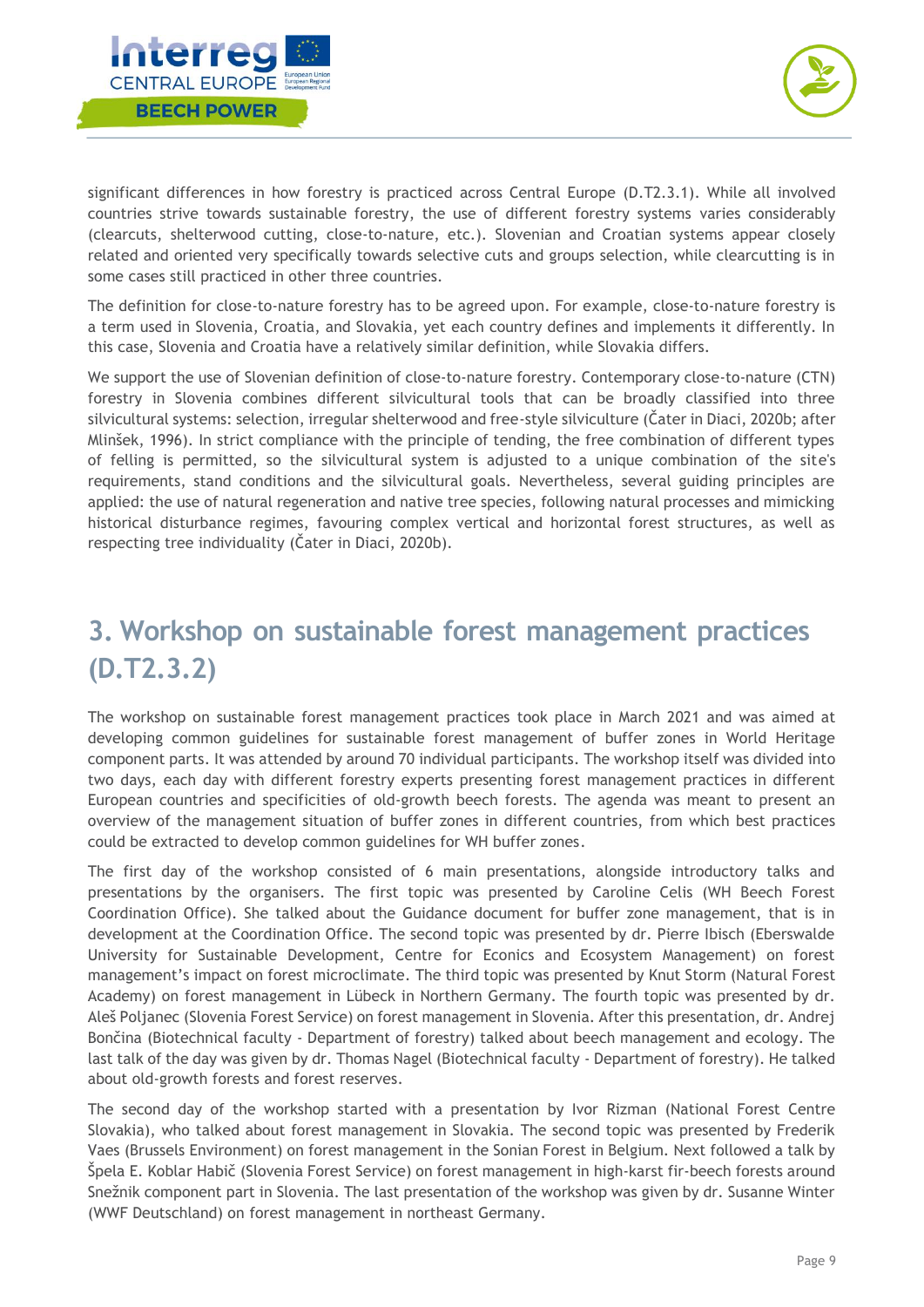



The basics of March's workshop were used to start developing the Guideline for Ecosystem-Based Forest Management in Buffer Subzones of World Heritage Beech Forests. The first draft version was presented in an additional workshop that took place in June 2021. We focused on a smaller number of experts to review the draft version of Guideline. Additional discussions took place on which management aspects to focus on, which topics to present, and how to formulate the Guideline and its strategies on sustainable forest management.

# <span id="page-10-0"></span>**4. Guideline for Ecosystem-Based Forest Management in Buffer Subzones of World Heritage Beech Forests (D.T2.3.3)**

The purpose of the Guideline on Ecosystem-based Forest Management in Landscape Conservation Buffer Subzones of World Heritage Beech Forests is to support forest managers in applying present best practices of forest management.

Based on the principle of ecological functionality (according to the Code of Quality Management, D.T3.3.3) the Guideline presents criteria for ecosystem-based forest management, which can be incorporated in landscape conservation buffer subzones of UNESCO WH beech forests. Good practice examples are included in special grey text boxes.

The Guidance document on buffer zone management and buffer zone zonation (JMC, 2021) differentiates between two possible buffer subzones: protection and landscape conservation buffer subzone. Since protection buffer subzones have mainly non-intervention regimes (except for interventions to preserve the OUV), this document is intended for the landscape conservation buffer subzones, where different activities and interventions are allowed.

The main principles are sustainability, ecosystem approach, and close-to-nature forestry. Sustainability is vital to ensure the preservation of forests and their various ES, not just wood production. The ecosystem approach is a strategy for the integrated management of land, water and living resources that promotes conservation and sustainable use in an equitable way. It requires adaptive management to deal with the complex and dynamic nature of ecosystems. Close-to-nature forestry tries to mimic natural processes of forests to a full extent, in order to preserve ecological, production and social functions of forests.

Forests provide many important ecosystem services (ES) for humankind, including biodiversity, climate regulation, soil protection, water regulation and different cultural services. Therefore, ecosystem-based forest management is necessary to protect and ensure the functioning of all of these services.

A management plan is a necessary prerequisite for effective forest management. It should serve as the basis for all activities undertaken inside a forest area. Forest management of the landscape conservation buffer subzone should be adaptive and based on natural processes of forest ecosystems. Constant monitoring of forest conditions should provide data to guide decision-making.

The following criteria are defined as necessary for appropriate forest management in the landscape conservation buffer subzone:

- Maintenance of natural forest structure
- Promotion of natural regeneration
- Avoidance of non-native tree species
- Optimization of growing stock
- Maintenance of diverse forest edges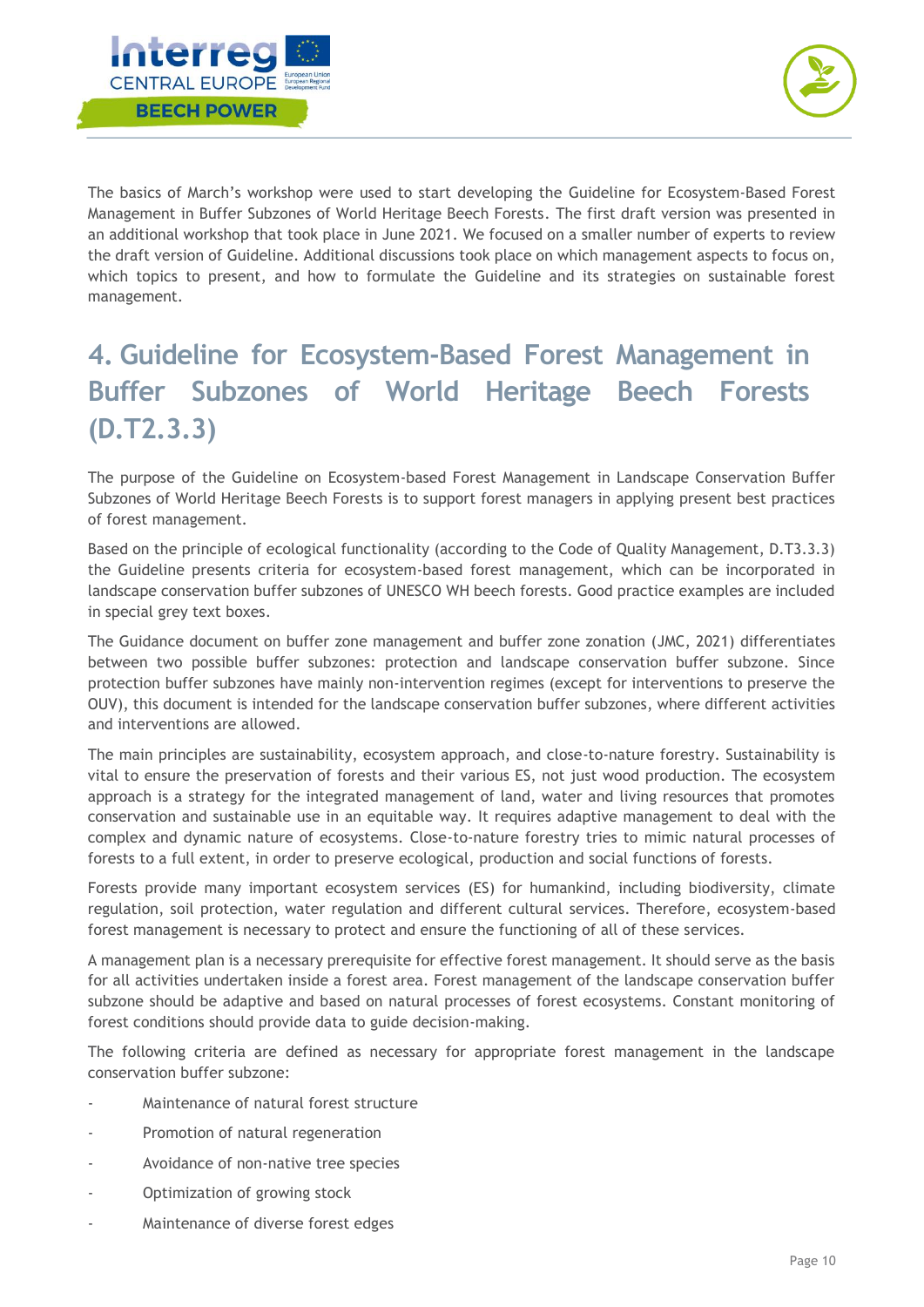



- Maintenance of farmland forest elements
- Conservation of biodiversity
- Protection of intangible benefits
- Species management
- Sustainable visitor management

The strategies that follow in Chapter 6 of this document are based on the criteria developed in the Guideline.

## <span id="page-11-0"></span>**5. Ecosystem-based forestry practices in buffer zones**

Sustainability is commonly defined as development that meets the needs of the present without compromising the ability of future generations to meet their own needs (IISD, 2021). Sustainable forest management, as a dynamic and evolving concept, is intended to maintain and enhance the economic, social and environmental values of all types of forests, for the benefit of present and future generations (FAO, 2021). It means the stewardship and use of forests in a way that maintains their biodiversity, productivity, regeneration capacity, vitality and their potential to fulfil, now and in the future, relevant ecological, economic and social functions, at local, national and global levels, and that does not cause damage to other ecosystems (European Commission, 2021).

Sustainable Ecosystem-based forest management is vital to ensure the preservation of forests and their various ecosystem services for the wellbeing of future generations. It can be measured by different criteria, which define the state of the forest area and processes that are evolving within.

There exist different forestry practices across Europe that try to take into account all the functions that forests provide. Here we present the most common ones.

### <span id="page-11-1"></span>**5.1. Sustainable Forest Management (SFM)**

The concept of sustainability in forestry was developed from the concept of sustained yield, which refers only to the forest's productive function. In its broadest sense, SFM encompasses the administrative, legal, technical, economic, social and environmental aspects of the conservation and use of forests (FAO, 2021). SFM should not only focus on maintaining a constant amount of wood stock (e.g., by replanting or allowing natural regeneration). Such an approach, focused mainly on wood production, neglects a variety of different forest functions and leaves room for mismanagement, such as clearcutting (Čater and Diaci, 2020a). It is interesting to note that even SFM certification schemes like FSC and PEFC do not reject clearcutting or mentions its negative consequences (FSC, 2021; PEFC, 2018). Different countries also have different definitions and criteria for SFM (Holvoet and Muys, 2004).As such, this term is not used in this document, we instead use the term ecosystem-based forest management.

#### <span id="page-11-2"></span>**5.2. Ecosystem approach**

The ecosystem approach is a strategy for the integrated management of land, water and living resources that promotes conservation and sustainable use in an equitable way. It is based on the application of appropriate scientific methodologies focused on levels of biological organization which encompass the essential processes, functions and interactions among organisms and their environment (CBD, 2021).

It requires ecosystem-based management to deal with the extremely complex and dynamic nature of ecosystems. Despite constant data gathering and research, management always makes decisions with the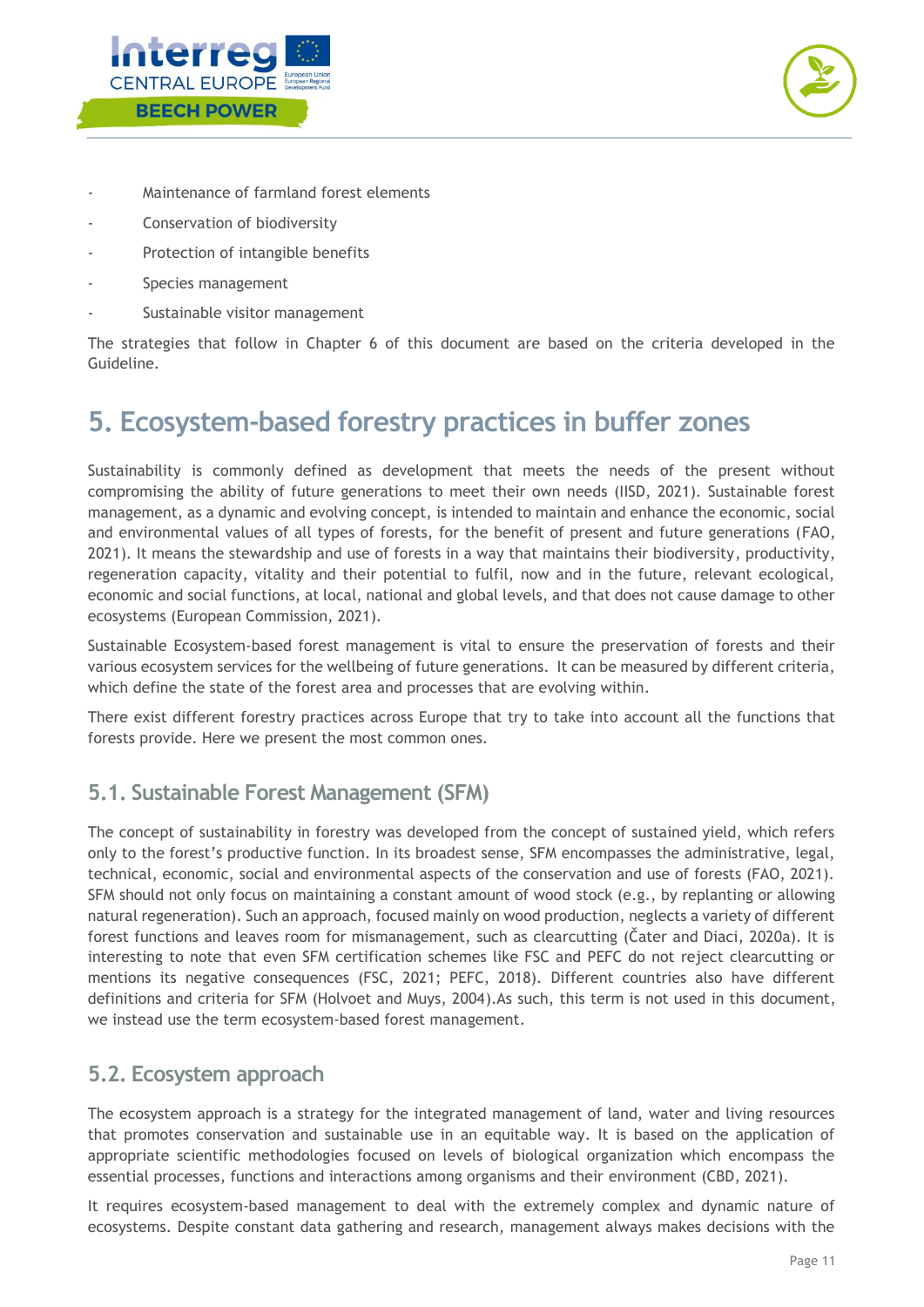



absence of complete knowledge or understanding of ecosystems' functioning. Ecosystem processes are often non-linear, and the outcome of such processes often shows time-lags. The result is discontinuities, leading to surprise and uncertainty. Management must therefore be adaptive to be able to respond to such uncertainties. Management must contain elements of "learning-by-doing" or research feedback. Measures may need to be taken even when some cause-and-effect relationships are not yet fully established scientifically (SCBD, 2004).

The comparative analysis of SFM and the ecosystem approach made by FAO (Food and Agriculture Organisation) found out that the concepts were very similar and should be integrated and mutually supportive at all levels (SFS, 2008).

### <span id="page-12-0"></span>**5.3. Multi-functionality of forests**

Forests provide a plethora of functions, important for human society. The principle on forests' multifunctionality aims to quantify all the functions forests provide us. One vital factor in the principle of multifunctionality is that all the described forest functions are absolutely equal to one another. Therefore, forest management must take into account all the various functions when preparing management actions, because performing one function should not threaten the forest's ability to perform other functions as well.

Forest functions can be defined by legislation as such (Act on Forests, 2016):

- **ecological functions** (protecting forest stands, preserving biodiversity, hydrological function, climatic function)
- **social functions** (protecting infrastructure, recreation, tourism, education, research, health function, protecting natural and cultural heritage, defensive function, aesthetic function)
- **production function** (wood and timber production, hunting, production of other forest goods)

#### <span id="page-12-1"></span>**5.4. Close-to-nature forest management**

In Slovenia, the "classic sustainable forest management system" is not enough to address all aspects of forest functions. If we want each forest area to have suitable ecological, production and social functions, we have to go even further from sustainable forest management system into a close-to-nature management system where we try to mimic natural processes of forests in full extent.

Close-to-nature forestry is based on forest management plans adapted to individual site and stand conditions as well as forest functions (integration of different aspects, e.g. biodiversity conservation, protection of natural values), and considering natural processes and structures specific to natural forest ecosystems. Forest structure is adapted to site conditions and its climate. Natural processes are altered as little as possible and mimicked as much as possible, while still maintaining the financial profitability and social sustainability of forest management. Similar to natural processes, close-to-nature forestry also contains inbuilt mechanisms for continual internal checks (so-called control method) providing and adaptive management approach to modify measures in accordance with developmental characteristics of single forest stands and forest as a whole. Close-to-nature forest management uses natural regeneration and mimics natural disturbances and processes. In this sense, it combines the principles of sustainable forest management and the ecosystem approach (Čater and Diaci, 2020b).

The extraction of wood and other forest goods and the use of forests must be in accordance with the potentials and capacities of forests, which are determined by the natural development of forest communities. Forest management measures are adapted to forest dynamics, which ensures the preservation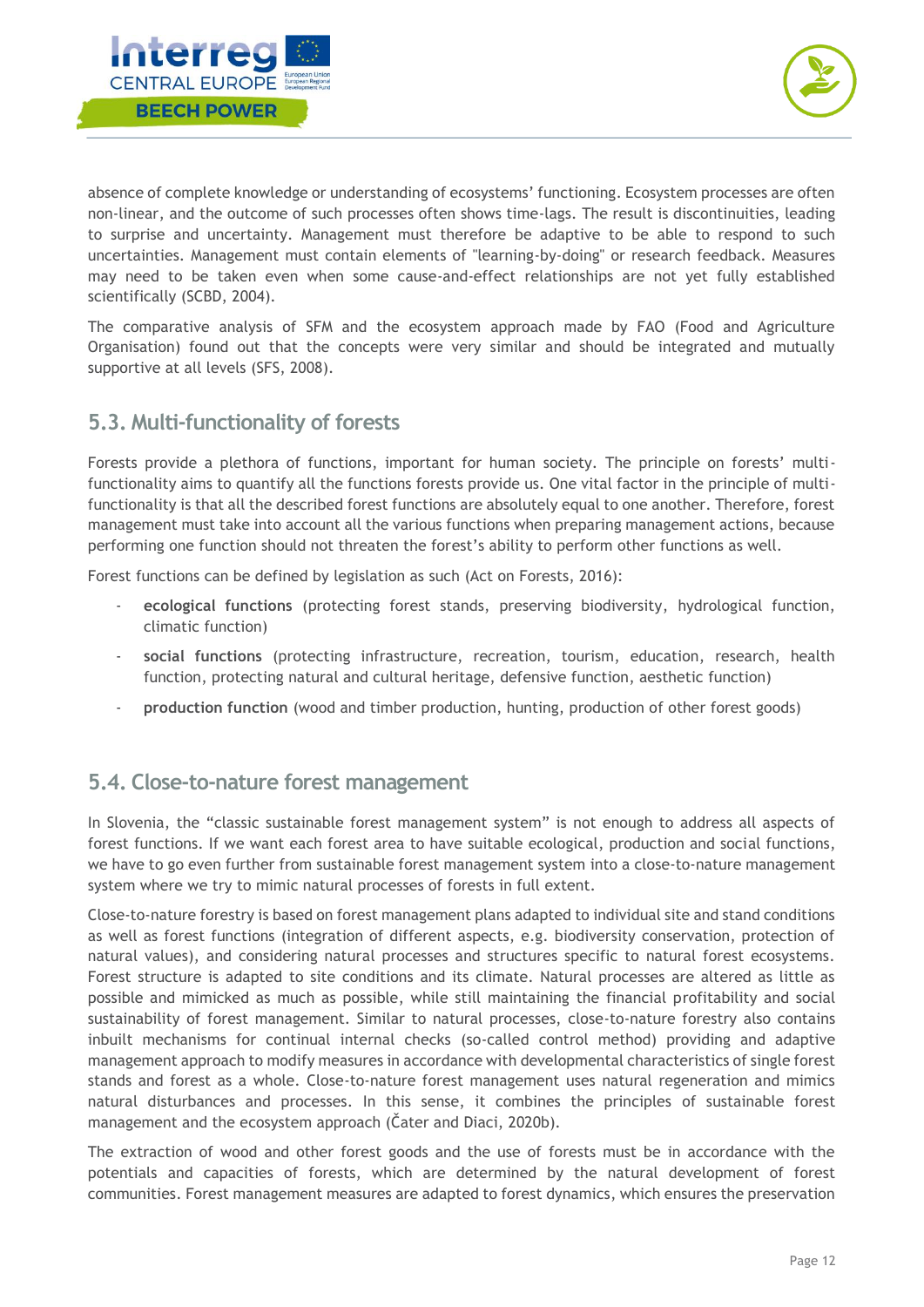



of the natural composition of forest habitats and their biodiversity, and strengthens the comprehensive resilience of forests and their ability to realize the productive, ecological and social functions of forests.

Replacing intensive forest management by close-to-nature, extensive forest management (e.g. selective logging) is also in line with the principle of ecological functionality. There is a variety of different extensive forestry techniques, with the main purpose of maintaining uneven-aged stands and mimicking natural processes.

Close-to-nature forest management is one of the few activities that organically connects economic activity with nature conservation. Such forest management is professionally demanding, so all measures in forests must be carefully planned. With the spatial planning system, which determines the intended use of land, forests are included in spatial plans at the national and local level. Management of stable and healthy forests, is less expensive than cultivation of artificial stands which can be quite productive on a short-term basis, but are hard to preserve in the long term, due to their higher vulnerability in comparison with natural forests (SFS, 2008).

# <span id="page-13-0"></span>**6. Strategy for ecosystem-based forest management in landscape conservation buffer subzones**

Many component parts of the WH beech forest property have large buffer zones. Their management is an important factor regarding the state of the forests in terms of ecosystem functionality both in buffer zones and within component parts. If we want to ensure component parts do not suffer any negative impact of human activity in surrounding areas (buffer zones and the wider landscape), we have to adapt the forest management system towards an ecosystem-based approach in order to protect the forest ecosystem integrity Outstanding Universal Value (OUV) and. We use the term ecosystem-based forest management to describe the syntheses of different forestry practices that resulted in the following strategies.

The presented strategies are comprised of assembled best practice examples, mainly by using data from the Joint Assessment of Current Forest Management Situation in Buffer Zones (D.T2.3.1) and the Workshop on Sustainable Forest Management Practices (D.T2.3.2). Alongside those deliverables, we also used information gathered from interaction between project partners and further experts. We also gathered information by doing a survey of existing literature.

### <span id="page-13-1"></span>**6.1. Vision and Goals**

Forest management in landscape conservation buffer subzones of World Heritage beech forests is organised in a way that follows the principles of sustainability, ecosystem approach, close-to-nature practices and the multi-functionality of forests.

The implementation of different practices and strategies in landscape conservation buffer subzones has a positive impact on the naturalness of the forest, its resilience and adaptive capacity to climate change, biodiversity conservation, preservation of intangible benefits, species and visitor management and other important aspects that can impact ecosystem integrity and OUV of component part itself. Positive changes are not seen only in landscape conservation buffer subzone, protective buffer zone and component part itself, but also in surrounding managing forests that provide social, environmental and economic benefits for the wider region.

The overarching goal of the strategies is for WH managers to have an overview of strategies and strategic actions that ensure that management of buffer zones follows the principles of so-called ecosystem-based forest management.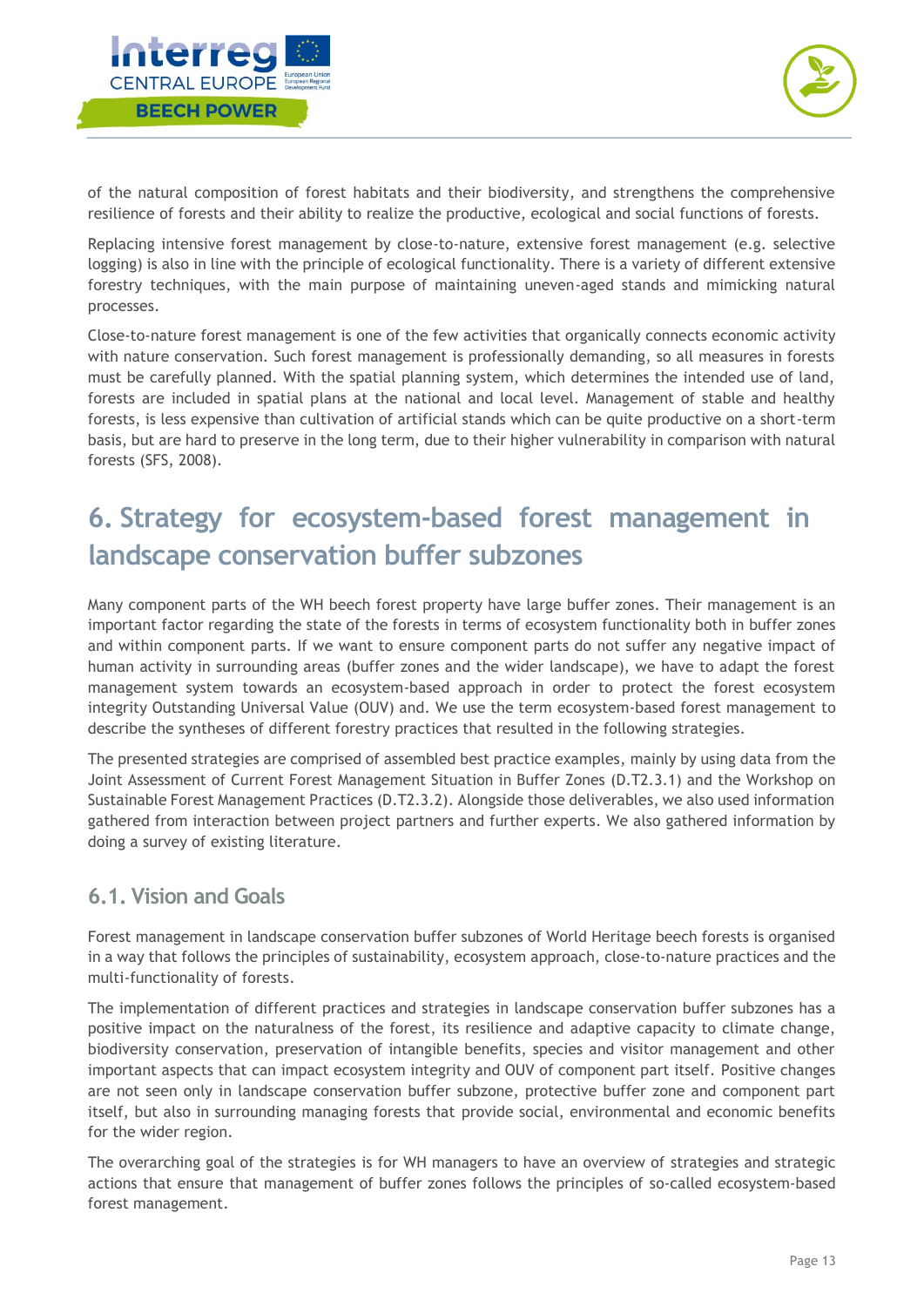



### <span id="page-14-0"></span>**6.2. Strategic objectives**

We have designed 6 main strategic objectives for ecosystem-based forest management in landscape conservation buffer subzones of WH beech forests. The strategic objectives and actions are related to the criteria and indicators, which are presented in detail in the Guideline for Ecosystem-Based Forest Management in Buffer Subzones of World Heritage Beech Forests (D.T2.3.3). While this output presents an overview of the strategic objectives the Guideline for Ecosystem-Based Forest Management in Buffer Subzones of World Heritage Beech Forests Is to be consulted by forest managers for practical use. .

#### <span id="page-14-1"></span>**6.2.1. Maintaining a natural forest structure**

The goal of this strategy is to develop and maintain forests with a natural structure. Such forest structure is vital for a healthy and ecologically balanced forest ecosystem that performs the whole variety of ecosystem services (e.g. carbon sequestration, nutrient cycling, water retention, erosion prevention, biodiversity conservation…), not just wood production. It is more resilient towards (climate) change and extreme weather events, and means an overall healthier ecosystem.

#### $\triangleright$  Strategic action 1: Maintaining a natural forest structure

A natural forest structure means a variable forest, with a diversity of both horizontal and vertical structures and the diversity of tree species – indigenous tree species. It is important to have good knowledge of species types. The result is mostly uneven-aged stands with different developmental phases and mixed species of trees, where conditions allow mixed stands. Prohibiting clearcutting is the biggest step towards ensuring continuous forest cover. Forest stands should be heterogeneous and uneven-aged, with a variety of trees and other plant species. Trees should be diverse in size and age classes. The promotion of local tree species is a must, the managers need to avoid allien and non-native tree species at all costs. Forest cover based on past data is maintained or increased in the long-term. Forest areas are functionally connected between each other.

#### $\triangleright$  Strategic action 2: Natural regeneration

All tree species in the beech forests of landscape conservation buffer subzones should ideally be naturally regenerated. If natural regeneration is not possible (e.g. due to climate change / game grazing etc.), these negative impacts have to be solved. Artificial regeneration can be used only where, despite efforts, natural regeneration cannot be achieved and only as a help of natural regeneration so both artificially and naturally developed seedlings should be included in future stands. Artificial seedlings must have genetic material from the same or adjacent beech forest region where regeneration is taking place (JMC, 2021). The percentage of tree regeneration that is natural should be monitored.

#### $\triangleright$  Strategic action 3: No non-native tree species

Non-native tree stands can change the soil structure, decomposition processes and the biocoenosis of soil organisms (Winter et al., 2020). Non-native tree species have the potential to spread from the buffer zone inside the component parts, which can threaten the OUV of the property. Management plan should forbid the promotion of non-native tree species inside the buffer zone, and define a strategy for restructuring existing non-native stands into natural native stands.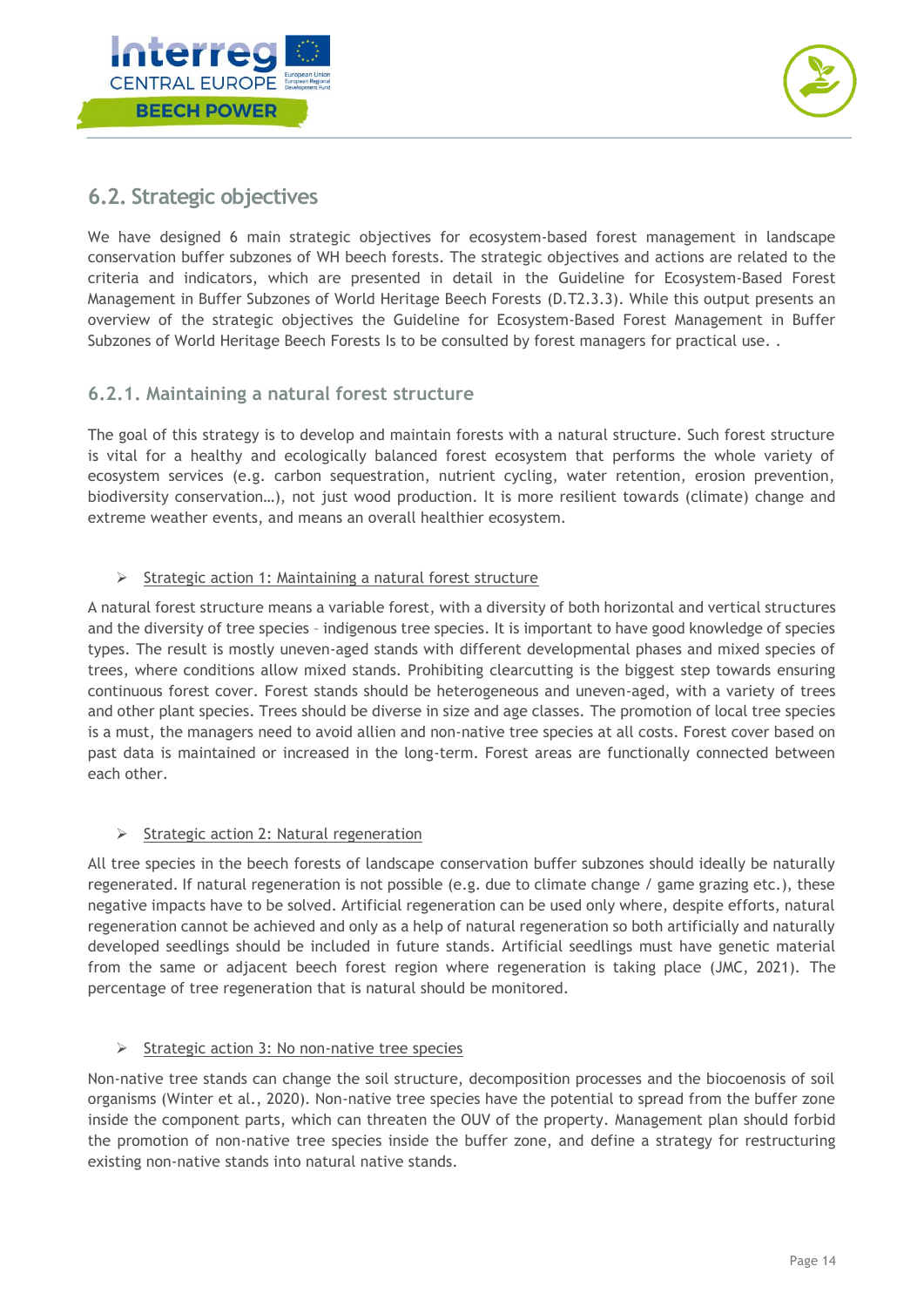



#### $\triangleright$  Strategic action 4: Optimising growing stock

Purposefully increasing growing stock per hectare ensures a higher level of  $CO<sub>2</sub>$  uptake, which increases the carbon sequestration function of forests. Forests have a great potential in absorbing  $CO<sub>2</sub>$  emissions and mitigating effects of the climate crisis. The increase in biomass also makes forests more resilient to environmental changes, e.g. extreme weather events. Increased biomass is also important for biodiversity. The final goal is not only increasing growing stock, but **optimising** it to balance different forest functions. Forest management should optimise growing stock according to site conditions and risks from climate change. Reference values should be taken from undisturbed core zones, as those are the natural cycles we are trying to imitate.

#### $\triangleright$  Strategic action 5: Diverse forest edge

Forest edge might seem unimportant from a forest management perspective, but it is a vital transitionary habitat between forests and open country. As such, it supports a high variety of species and is important for preserving forest biodiversity (Papež et al., 1997). Forest edge should be heterogeneous and diverse in structure and plant species. It should extend both inside the forest stand and in the open country. It should be composed of a high variety of tree species, herbaceous plants and shrubs. The outer edge should ideally border on an extensively managed grassland with hedges, patches of trees and schrubs and solitary trees, to further improve connectivity between forest areas and open country (Winter et al., 2020). It should support a variety of site-appropriate plant and animal species.

#### $\triangleright$  Strategic action 6: Maintaining farmland wooded elements

Certain landscape conservation buffer subzones are not composed only of forests, but also include cultural landscapes, e.g. farmland and pastures. Area managers should cooperate with relevant stakeholders to ensure preservation of traditional cultural landscape elements. A diverse structure of open country in the landscape conservation buffer subzone should be maintained. Hedges and small tree patches should remain present in the landscape and be ecologically connected between each other and the bigger forest area. Old individual trees should be protected.

#### <span id="page-15-0"></span>**6.2.2. Conserving biodiversity**

Forests are home to most of the world's terrestrial biodiversity. As such, they are a vital instrument in stopping the loss of biodiversity. Biodiversity loss has big impact on reduction of the resilience of forest and surrounding ecosystems. The following four actions aim to present measures to increase and conserve forest biodiversity. Since 25 % of forest biodiversity is connected to deadwood (Larrieu et al., 2012), this is a major stratey.

#### $\triangleright$  Strategic action 1: Optimising deadwood

Standing deadwood (snags) and fallen deadwood (coarse woody debris) are vital parts of a healthy forest ecosystem. The goal is at least 30 m<sup>3</sup>/ha or 10 % (based on total amount of wood stock) of standing and fallen deadwood (JMC, 2021). Managers need to take into the account that amount of deadwood which can be reached (and is also optimal) can vary from specific site to site. Standing deadwood has to include diverse diameters of tree trucks, but is it important to reach sufficient amount of trees bigger than 40 cm dbh (diameter at breast height) where natural conditions allow for such sizes. Fallen deadwood made up of a variety of all size classes.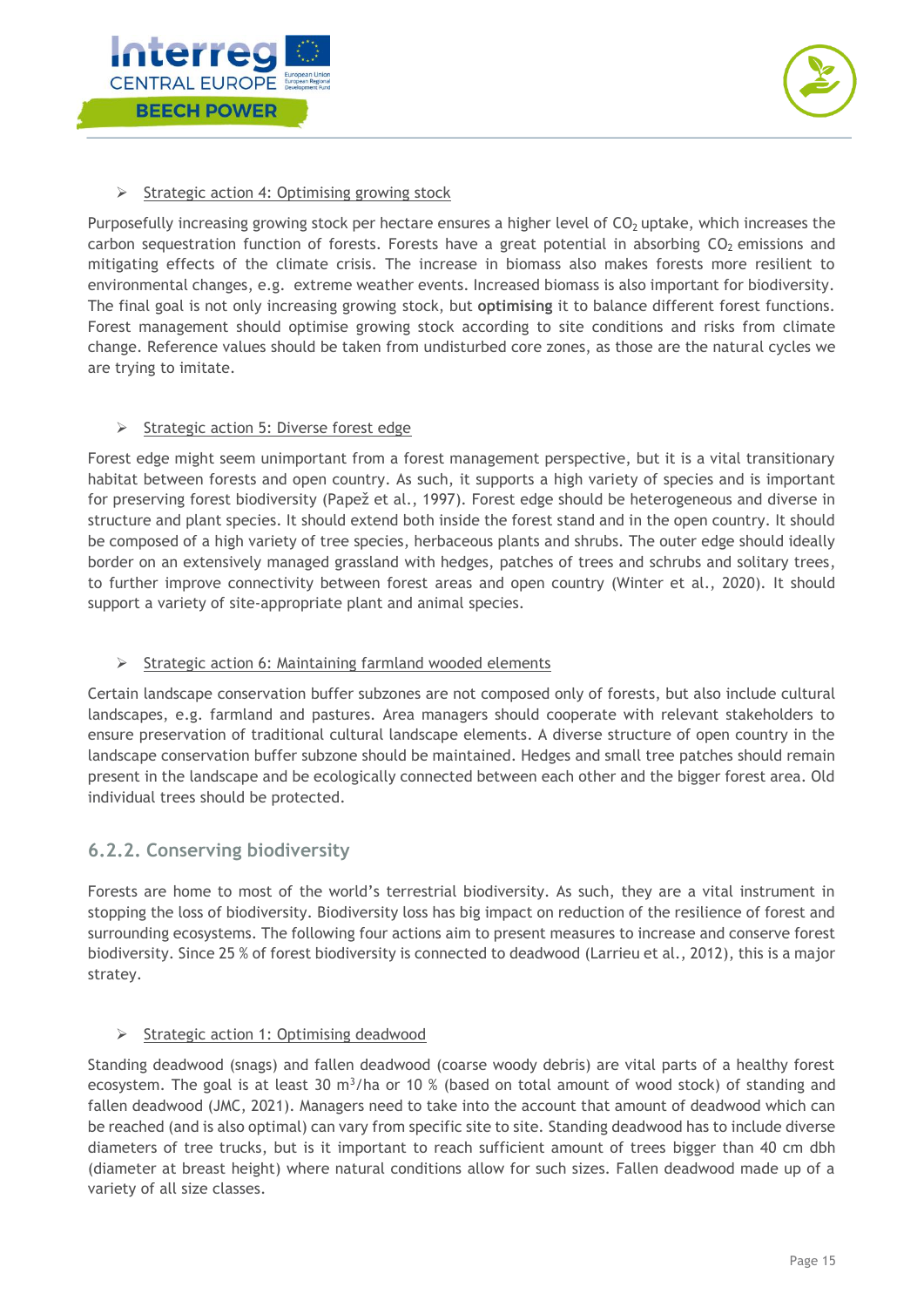



Confirmed presence of indicator species for old-growth beech forests is a good indicator for appropriate deadwood volume. Indicator species should be site-specific, based on available data, e.g. Natura 2000 species.

#### $\triangleright$  Strategic action 2: Quiet zones for species

Quiet zones are wider areas of forest, where activities are limited in order to not disturb or endanger wildlife. Quiet zones limit disruptive human activities, such as logging, wood transport, and recreation activities. Limitations can either be spatial or temporal (e.g. seasonal, periodical), depending on the species targeted (Žitnik et al, 2018). They are a useful tool in helping to protect nesting areas and dens of endangered species (spatial quiet zones) or restrict forestry activities while certain species are most vulnerable (temporal quiet zones). Quiet zones should be established according to monitoring data, where human activity is limited. Locations of possible quiet zones should be mapped.

#### $\triangleright$  Strategic action 3: Habitat connectivity within forests

In order to provide connectivity between late-successional structural elements and late forest development phases (JMC, 2021), a functional network of old-growth habitats within forests should also be established. Two ways to do this are old-growth patches and habitat trees. Such elements should ideally be distributed over the whole buffer subzone as much as possible.

Management should establish a matrix of old-growth patches. 3 % or 10 % of the buffer zone area, depending on the size of the buffer zone in relation to the component part, should be established as patches (refer to Guideline for Ecosystem-Based Forest Management in Buffer Subzones of World Heritage Beech Forests). Patches should be properly marked and mapped, and at least 5 ha in size.

At least 5 selected and properly marked habitat trees per hectare should be selected. Selected habitat trees should be of a variety of different sizes, tree species, shapes and microhabitats (e.g. presence of tree fungi and cavity-dwelling species).

#### $\triangleright$  Strategic action 4: Terricole structures

Terricole structures are naturally formed ground structures, such as large boulders, root plates, etc. that should be preserved by management. Different terricole structures support different species, but are mainly vital for the propagation of fungi, moss, and lichen (Winter et al., 2020). Management plan should acknowledge the importance of terricole structures and set guidelines to preserve them.

#### <span id="page-16-0"></span>**6.2.3. Preserving intangible benefits**

The strategic actions for intangible forest benefits mainly focus on soil and water quality. These are vital elements for a healthy forest ecosystem, but they also provide very important benefits for humankind. Beside water storage, forests have important filtration, regulation, recharging and absorbing function. Forest ecosystems play a crucial role in building and maintaining soil fertility all over the world. If trees are cut and forests cleared, the land is exposed to soil degradation and erosion. This can, in a worst-case scenario, lead to desertification and land's inability to support agriculture and forestry.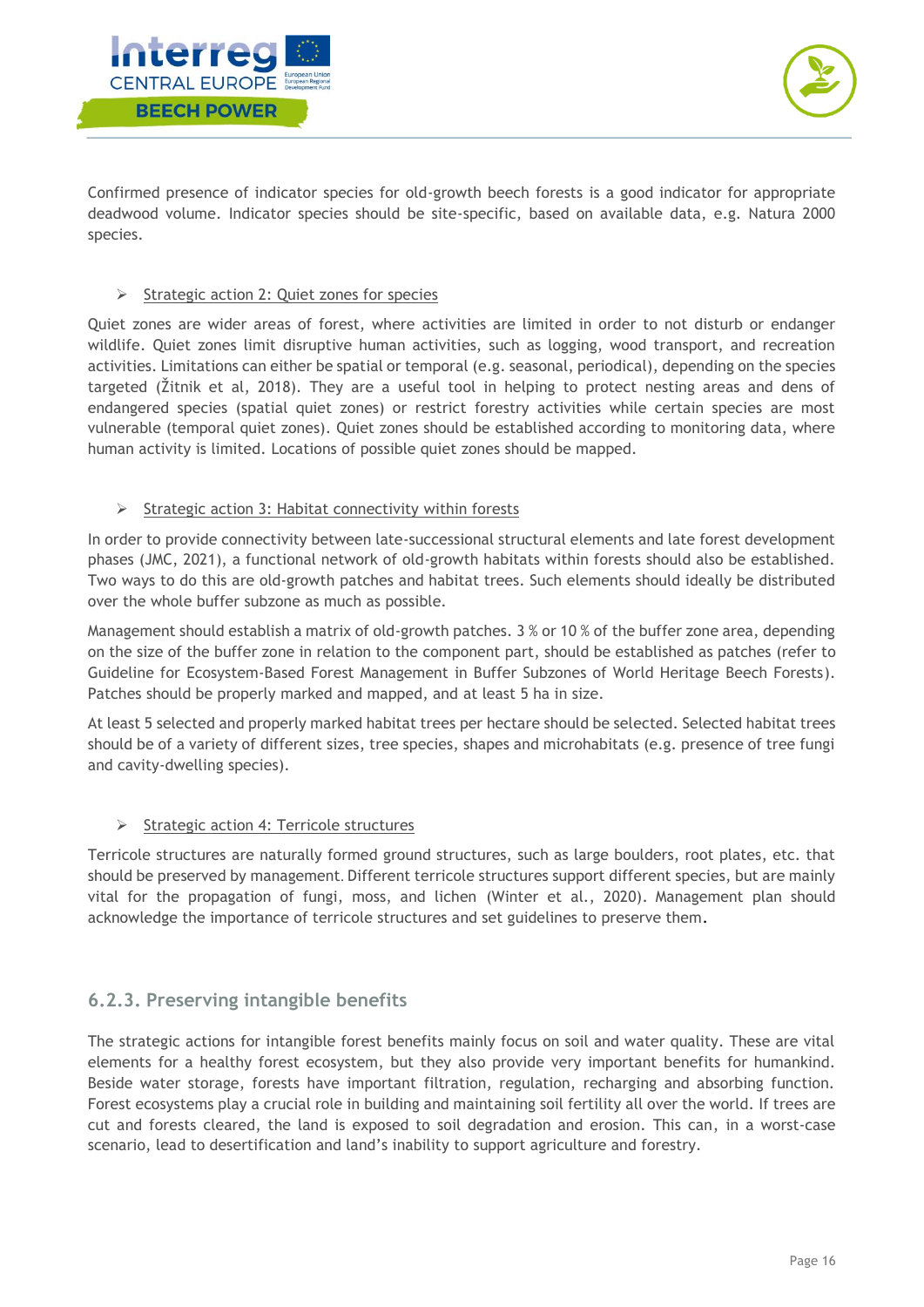



#### Strategic action 1: Maintainance or increase of soil productivity, minimalisation of soil erosion and contamination

Soil protection includes maintaining constant forest cover and measures against clearings that could promote unwanted erosion processes. Forestry should focus on small-scale actions and maintaining a heterogeneous forest structure and promoting the protective function of forests (SFS, 2011). Measures to protect soil from compaction, erosion, etc. while harvesting, with the use of appropriate logging techniques and machinery, must be established by management. It is important to use different management techniques in a way to prevet soil contaimination.

#### $\triangleright$  Strategic action 2: Maintain or increase the quality and quantity of water from forest ecosystems

Water retention is provided by a rich forest undergrowth that increases water storage capacity. Due to this, a heterogeneous forest structure should be maintained and forest cover increased. Deadwood and growing stock also increase water retention. Water should be retained in forests as much as possible. Wetlands and water bodies should be preserved. Springs should be especially protected, by avoiding logging in their vicinity, avoiding draining or tapping the spring and by not modifying their structure (Winter et al., 2020). Water quality should be defined according to local/national biochemical criteria. Healthy and stable forest ecosystem have important role in filtration and extraction of different elements from water in order to keep high water quality.

#### $\triangleright$  Strategic action 3: Avoiding the use of biocides or fertilisers

Biocides and fertilisers have a serious impact on forest communities. They can also pollute water bodies, degrading water quality for wildlife and human use. Management plan should forbid the use of biocides and fertilisers for forestry and farmland in the landscape conservation buffer zone. Stakeholders (e.g. private owners) should be made aware of the limitations and the reasons for them.

#### <span id="page-17-0"></span>**6.2.4. Adapted species management**

Active species management is sometimes necessary for preserving a forest's health and, in the case of World Heritage, for preserving the Outstanding Universal Value. The strategic actions here describe measures against overabundant game species and invasive alien species. These are the biggest biological threats facing healthy natural forests and our World Heritage.

#### $\triangleright$  Strategic action 1: Hunting guidelines and restrictions

Hunting guidelines and restrictions in the buffer zone should be defined in the management plan. They should be planned according to the size of the buffer zone. Monitoring of wildlife and game impact should be established. The harmonization of herbivorous game populations with the environment must be maintained or established.

#### $\triangleright$  Strategic action 2: Invasive species management

Invasive species can have serious adverse effects on their invaded habitats, with major economic and environmental damage. Active management (e.g. removal) of invasive species and human introduced pests to protect the OUV and integrity of the property is possible in the buffer zones (JMC, 2021). Management staff should be educated on invasive species in their area and appropriate actions to limit their spread. A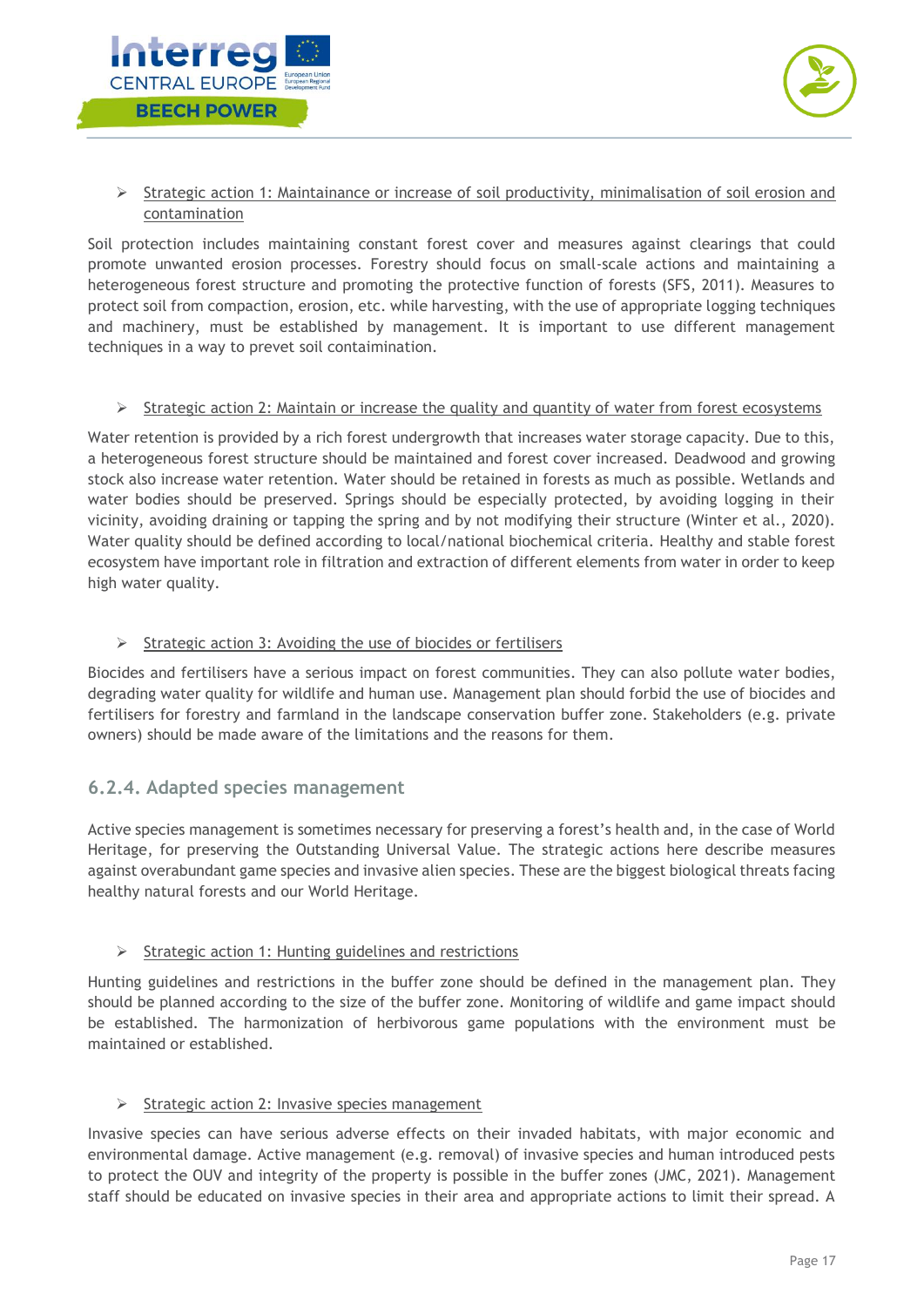



database of invasive species, their numbers, locations of spread and damage caused should be established. A prepared action plan for rapid response to located invasive species should be developed.

#### <span id="page-18-0"></span>**6.2.5. Applied visitor management**

Poorly managed tourism or excessive visitor numbers at a site can pose major threats to OUV (Stolton et al., 2012). Visitor pressure is one of the main anthropogenic threats to the stability of our protected areas. In this document, strategy for visitor management is only briefly mentioned, since we know that this chapter is very important in the aspect of sustainable forestry practices in buffer zones and we should not forget on this topic. However, more specific, detailed and explained strategies for visitor management, can be found in the BEECH POWER document called Strategies for visitor management and knowledge transfer in buffer zones of WH beech forest PAs.

#### $\triangleright$  Strategic action 1: Sustainable visitor management

Appropriate visitor management is vital to improve positive aspects of forest management (safeguarding the OUV, protecting species, sustainable income…) and lessen the negative aspects of tourism and visits (site degradation, forest disturbances, damage to the OUV). A visitor management plan should provide plans for sustainable visitor management that ensures the protection of the forest ecosystem. Visitor pressure is monitored and field control must be established.

#### <span id="page-18-1"></span>**6.2.6. Ensuring forest role for rural and regional development**

There are many countries in Europe where WH beech forests are located in remote rural areas (especially in case of large forest areas), with their inhabitants having lower incomes and are generally less prosperous than their urban counterparts. Because of this, governments often attempt to promote rural development through the development of natural resources such as forests. WH beech forest regions are special examples in that aspect since component parts are surrounded by buffer zones where regimes about possible activities in forests are much stricter than in other non-protected ones. Some countries (e.g. Romania, Slovakia) have very big buffer zones and are therefore further divided into protective buffer subzones (protection is the main function) and landscape conservation buffer subzones (low-impact humanrelated activities are allowed inside). Forests have an important role in rural and regional development, since economic status of local people can be improved through different activities and not only woodcutting and selling wood – e.g. tourism, recreation or education.

#### $\triangleright$  Strategic action 1: Promote and ensure sources of income from forest resources

Regional or local actors have to make sure to design and promote only those activities from forest ecosystem services that are allowed and do not have a negative impact on buffer zone and component part. Activities can be designed and promoted in a way to follow the rules of social and economic equality and justice.

#### $\triangleright$  Strategic action 2: Provide support to forest owners and managers as well as their associations

National and regional stakeholders should provide support to the forest owners and managers through different mechanisms and programmes. The most valued and important ones are financial (co)funding, administrative support and educational seminars (workshops, lectures, etc.). Forest owners and managers should be proactive in seeking support from national and regional authorities.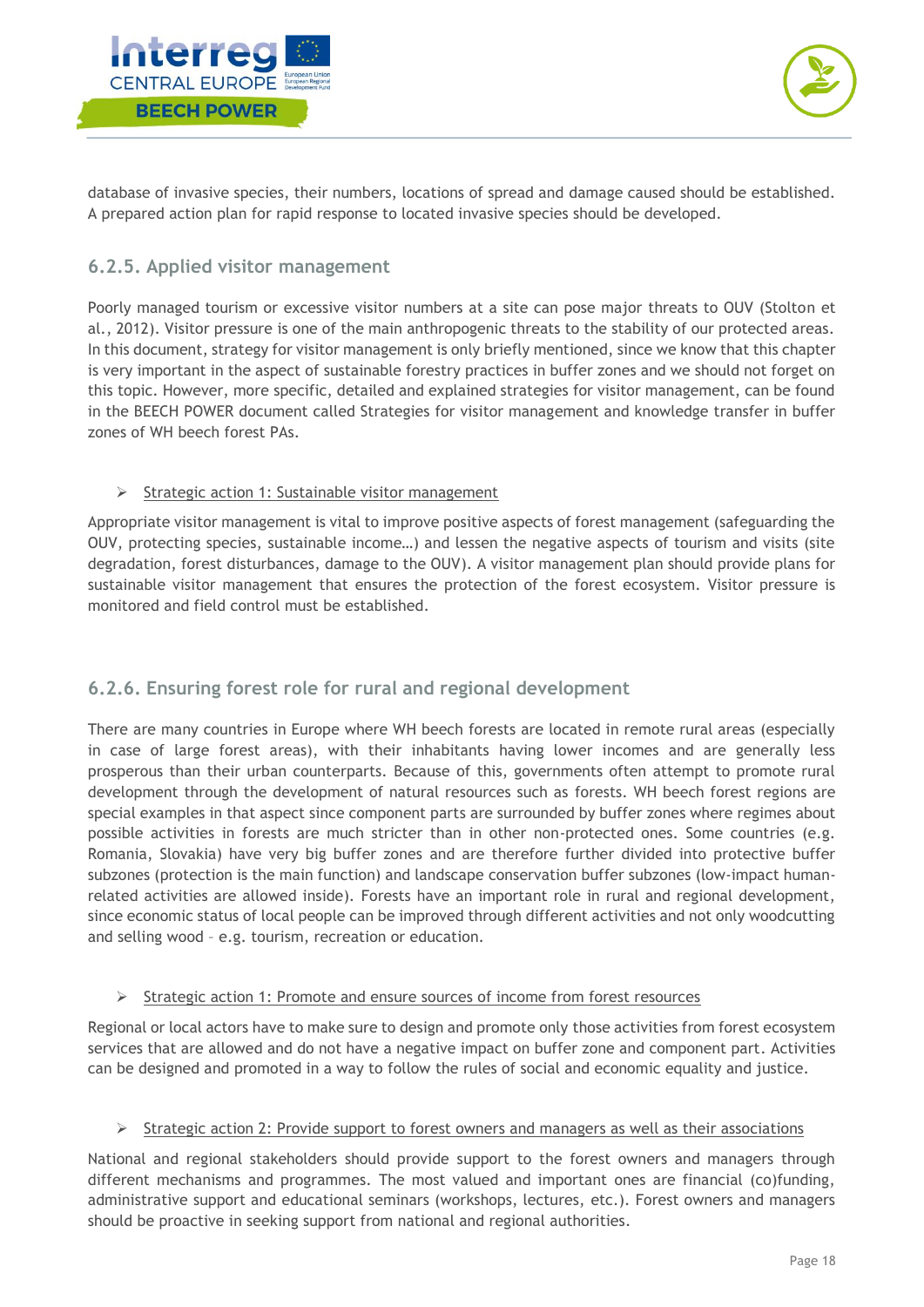



#### $\triangleright$  Strategic action 3: Reducing the problems associated with land ownership fragmentation

Land ownership fragmentation is often a problem in terms of efficient management of the area. While component parts of WH beech forests are mostly state-owned, areas inside buffer zones (especially in the case of big buffer zones) can be privately owned. Privately owned land is often subject to further fragmentation which causes additional problems to efficient management of the buffer zone (and therefore also the component part). The best solution is to present different financial mechanisms to prevent further fragmentation, to implement financial bonuses to private owners to manage their forest in an ecosystembased way, which has positive effects on climate change mitigation and strengthening the local forest ecosystem from outside threats. If the area is not completely state-owned, then we suggest to offer a private owner two options: either the state buys off the area or the owner agrees to follow the guidelines for WH buffer zones management. If none of the mentioned options can be achieved and the owner does not follow the principles of WH buffer zones management, a re-zonation and boundary modification has to be implemented in these areas and the private forest owners have to be excluded from the UNESCO property.

#### $\triangleright$  Strategic action 4: Enforce the forest law with particular attention to combating illegal logging and associated trade

National and regional authority have to pay specific attention into implementation of legislation that addresses illegal logging and associated trade and other activities that are causing (potential) damage to buffer zones and prevent or decrease the main task of buffer zone – protecting the component part.

#### $\triangleright$  Strategic action 5: Implement rules about collecting non-wood forest products

In the landscape conservation buffer subzone it is possible to collect mushrooms, berries and medicinal herbs, but only for personal use. The long-term goal is to avoid collection of mushrooms, berries and medicinal herbs in the property and protection buffer subzone. Exception is allowed for the collection by owners for personal use only and if it is allowed by the legislation of the State Party. Commercial use is not allowed (JMC, 2021). In many areas, collection of non-wood forest product presents important additional income for local people. Local people should be educated about the rules and be suggested other areas where the collection is allowed.

#### $\triangleright$  Strategic action 6: Developing and spreading the use of systems of payment for ecosystem services

Payment for ecosystem services (PES) policies compensate individuals or communities for undertaking actions that increase the provision of ecosystem services such as water purification, flood mitigation or carbon sequestration (Jack et al., 2008). Tourism and recreation are also two very important ecosystem services that bring additional income in the regions where WH beech forests are located. National and regional stakeholders can present the legislation where some portion of income made with the use of ecosystem services in buffer zones of WH beech forests is invested back into the WH site in order to increase the resilience of the site and implement climate change mitigation measures.

# <span id="page-19-0"></span>**7. Conclusion**

World Heritage component parts are presenting the last remnants of areas with high biodiversity levels and the complexes of ancient and old-growth forest areas where there were the countries have their forest management organised in specific way. In most cases this reason was hard accessibility of the area which played an important role in preservation of intact forest areas for centuries. In past decades several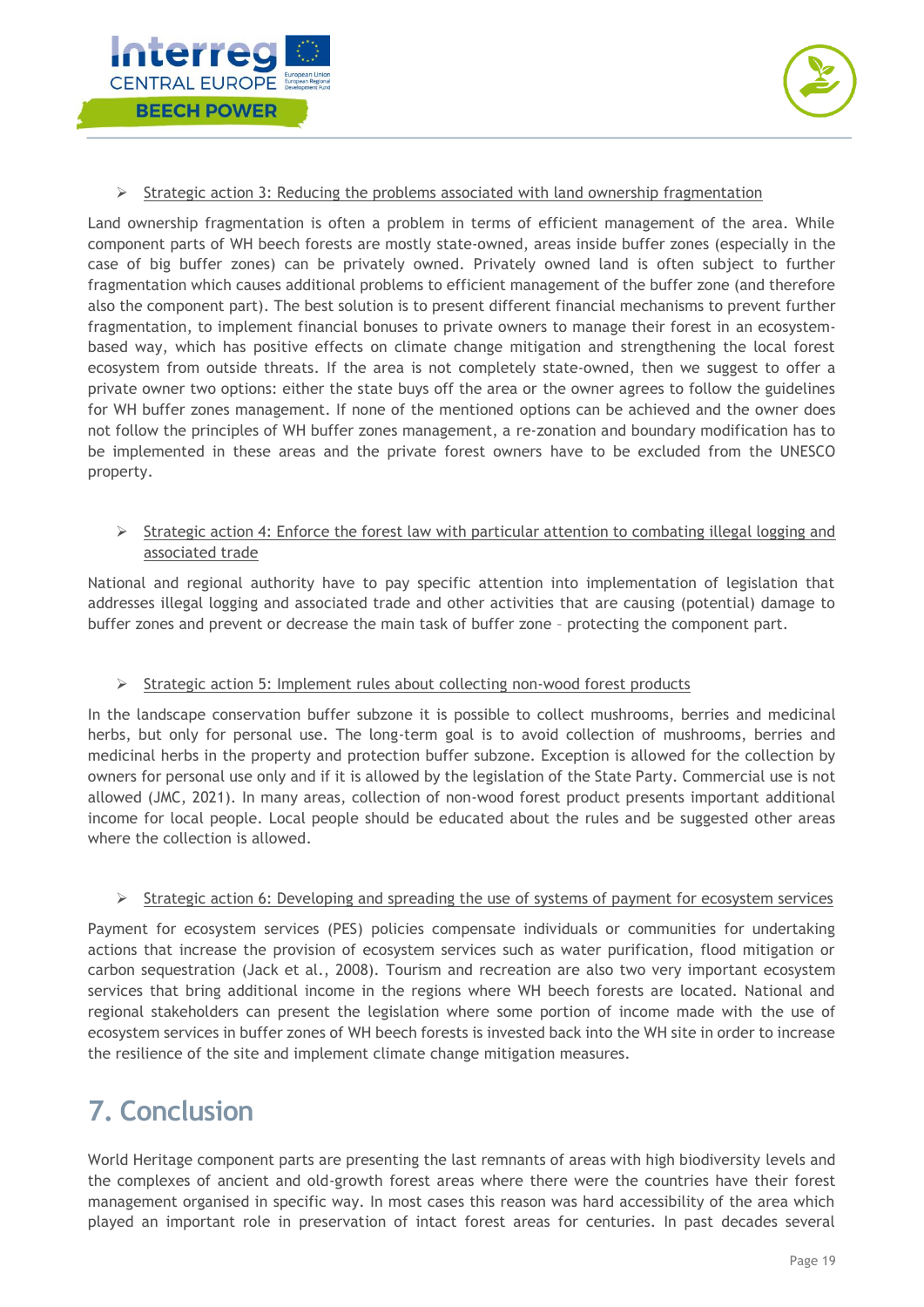



countries were started to recognising the importance of these "less-intensively managed areas." In the aspect of climate changes and adaptation and mitigation to them, biodiversity preservation and importance for protecting and using all forest functions for different humanity-related benefits, many countries recognised (are still recognising) the importance of managing their forests in closer-to-nature way by using different adaptive (ecosystem) based solutions.

World Heritage component parts and their buffer zones are in this aspect an even more important and the management has to be done in a way to support ecosystem integrity and preservation of OUV. Component parts (core zones) have non-intervention regime. There exist a variety of differences between buffer zones of different component parts in our WH Site. Some of the more pronounced differences are land ownership, with some component parts having a sizable part of their buffer zone under private ownership; the size of buffer zones also differs greatly, with some component parts having big enough buffer zones to necessitate subdivision into landscape and protection subzones, and others having a problem of buffer zones being too small to meet even the minimum size requirements. Landscape conservation buffer subzones are therefore the only areas where some forest management is allowed (there can be located villages, infrastructure, agricultures, etc…in some countries).

Most countries exhibit close-to-natural and undisturbed forests within the buffer zones of their component parts, but the use of different forestry systems and terminology varies considerably. The definition for closeto-nature forestry has to be agreed upon and we support the use of Slovenian definition of close-to-nature forestry.

These Strategies for sustainable forestry practices in buffer zones of WH beech forests PAs (O.T2.5) was designed in a way to be implemented in WH beech forest regions in order to help managers design their management system to comply with closer-to-nature forestry practices. A process was started to define common management guidelines for all buffer zones, starting with the workshop on sustainable forest management practices, to gather knowledge and best practice examples from across Europe. This knowledge was supplemented with additional consultations with forestry experts and literature research. The culmination of this process is the Guideline on Ecosystem-based Forest Management in Landscape Conservation Buffer Subzones of World Heritage (WH) Beech Forests (D.T2.3.3)**,** which is meant to support forest managers in applying present best practices of forest management. The guideline defines different principles of appropriate ecosystem-based management, based on widely-used principles of sustainable forest management, ecosystem approach, close-to-nature forestry, and multi-functionality of forests. The Guideline offers management approaches in the form of various criteria and indicators.

These criteria presented in Guideline (D.T2.3.3) have been further organized into 6 strategies in this document that are presented with different strategic actions and offer an overview for management actions, while detailed actions are present in the Guideline.

The strategy document is designed to be applicable in WH beech forest regions, but also in wider forest areas. Since many approaches are based on close-to-nature forestry system, which Slovenia is practicing on national-wise level, the strategies can also be adopted on state level. But in this case we need to point out again, that this document was developed for the purpose of forest management in buffer zones and is concentrating only on these forest areas.